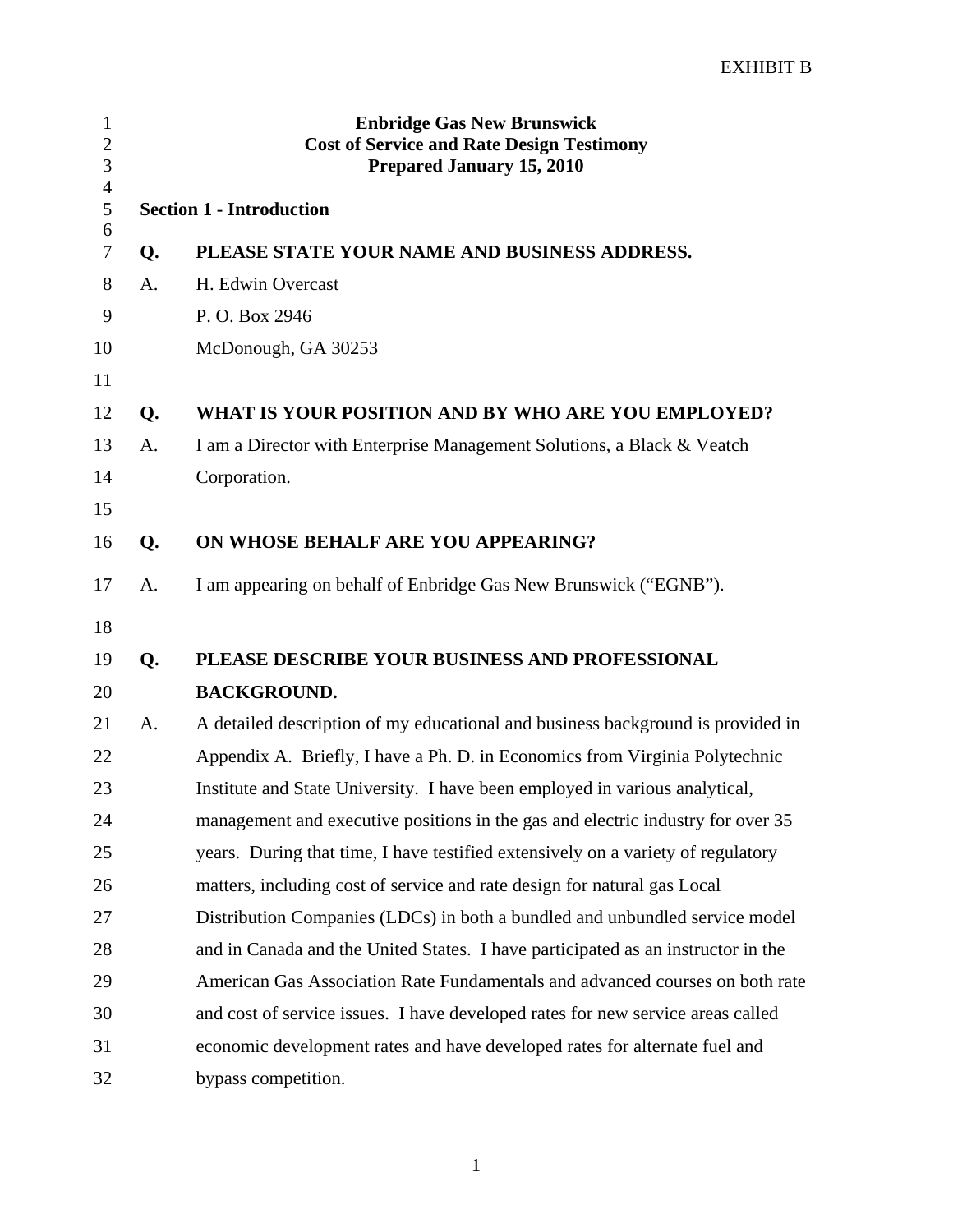| $\mathbf{1}$   |    |                                                                                      |
|----------------|----|--------------------------------------------------------------------------------------|
| $\overline{2}$ | Q. | WHAT IS THE PURPOSE OF YOUR TESTIMONY IN THIS                                        |
| 3              |    | PROCEEDING?                                                                          |
| 4              | A. | My testimony addresses the development of the cost of service study, both            |
| 5              |    | principles and practices, and a potential rate design for gas delivery service. I    |
| 6              |    | address certain fundamental rate design principles and how those principles are      |
| 7              |    | translated in to rate design for a mature utility.                                   |
| 8              |    |                                                                                      |
| 9              | Q. | HOW IS THE TESTIMONY ORGANIZED?                                                      |
| 10             | A. | The testimony is organized in the following sections:                                |
| 11             |    | Section 1- Introduction                                                              |
| 12             |    | Section 2- Cost of Service Principles                                                |
| 13             |    | Section 3- The Cost of Service Process                                               |
| 14             |    | Section 4- Results of the Cost Study                                                 |
| 15             |    | Section 5- Principles of Rate Design                                                 |
| 16             |    | Section 6- Rate Design for the Proposed Service Classes                              |
| 17             |    | Section 7- Summary                                                                   |
| 18             |    | In addition, an exhibit consisting of six schedules is attached to the testimony.    |
| 19             |    |                                                                                      |
| 20             | Q. | PLEASE SUMMARIZE YOUR CONCLUSIONS AND                                                |
| 21             |    | <b>RECOMMENDATIONS.</b>                                                              |
| 22             | A. | I recommend that the proposed cost of service study be accepted as a reasonable      |
| 23             |    | cost allocation study for a gas distribution utility such as EGNB. I further         |
| 24             |    | recommend that the proposed rate design concepts be accepted as the basis for        |
| 25             |    | any future transition from market based rates to cost of service rates. In addition, |
| 26             |    | I recommend that the results of the cost study form a part of the assessment of the  |
| 27             |    | timeline for ending the Development Period.                                          |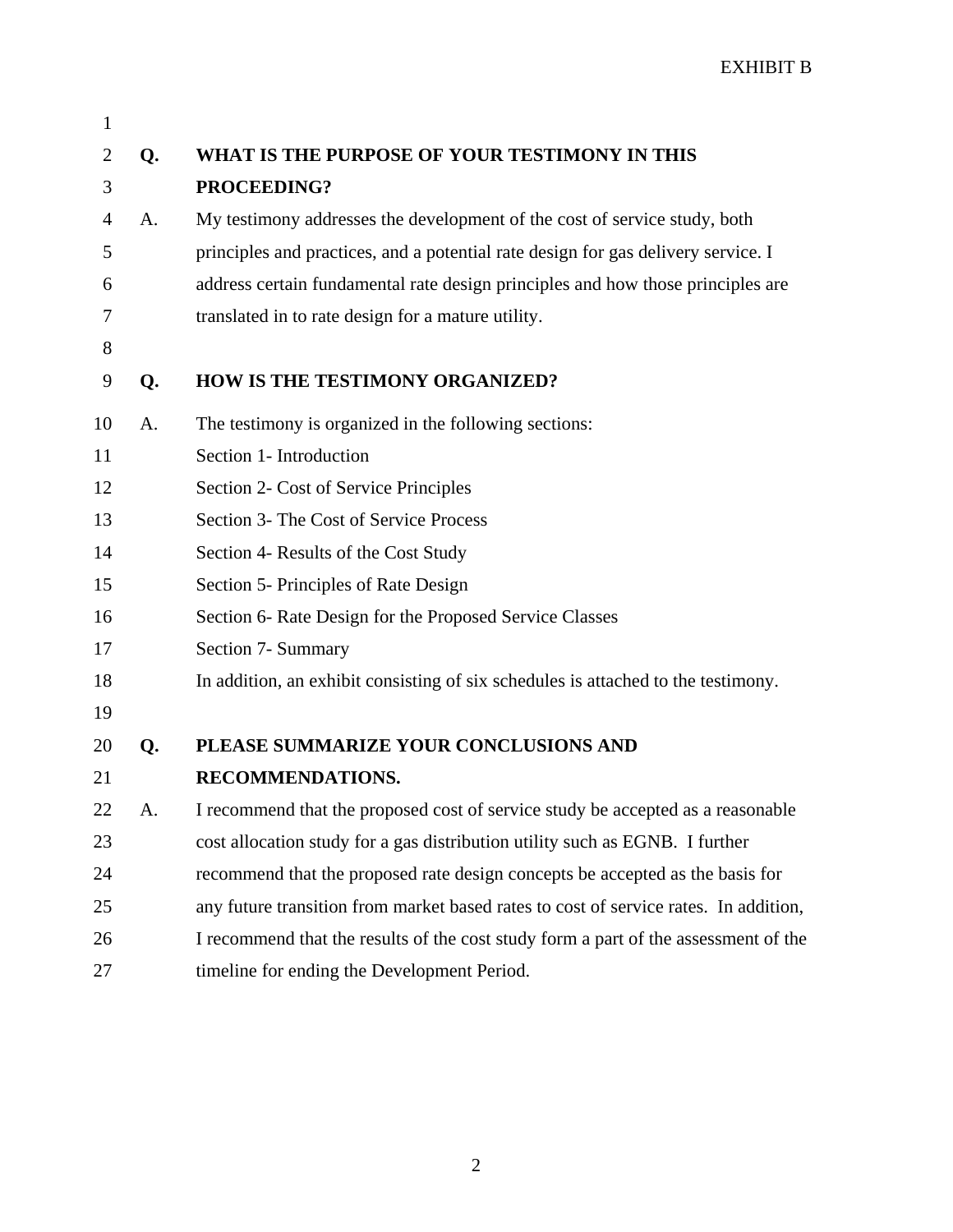| $\mathbf{1}$   |    |                                                                                     |
|----------------|----|-------------------------------------------------------------------------------------|
| $\overline{2}$ |    | <b>Section 2 - Cost of Service Principles</b>                                       |
| 3              |    |                                                                                     |
| $\overline{4}$ | Q. | WHAT IS THE PURPOSE AND USE OF THE COST OF SERVICE                                  |
| 5              |    | <b>STUDY?</b>                                                                       |
| 6              | A. | There are many purposes for utility cost analysis, ranging from designing           |
| 7              |    | appropriate price signals to determining the share of costs or revenue              |
| 8              |    | requirements borne by various rate classes. In this case, the cost study provides a |
| 9              |    | picture of the annual costs associated with a mature utility service area operating |
| 10             |    | under the traditional rate of return regulation. The cost study illustrates the     |
| 11             |    | revenue required from each class to produce the allowed return for the test year    |
| 12             |    | 2010.                                                                               |
| 13             |    |                                                                                     |
| 14             | Q. | PLEASE DISCUSS THE CONCEPT OF A TEST YEAR.                                          |
| 15             | A. | Rates are based on the cost for a test year designed to be the most reasonable      |
| 16             |    | estimate of the actual costs and revenues for the first twelve months after new     |
| 17             |    | rates take effect. This period is called the "Rate Effective Period". A future test |
| 18             |    | year, as used in the cost of service study for EGNB, looks at expected costs and    |
| 19             |    | revenues for the Rate Effective Period and provides the best match of costs and     |
| 20             |    | revenues during the period. In this case, the essence of the determination of the   |
| 21             |    | end of the Development Period requires a review of the costs and revenues for the   |
| 22             |    | Rate Effective Period and beyond to determine if an end to the Development          |
| 23             |    | Period is appropriate. Thus, using the 2010 budget estimate for revenues and        |
| 24             |    | costs provides the most appropriate definition of the test year not only in theory  |
| 25             |    | but in practice.                                                                    |
| 26             |    |                                                                                     |
| 27             | Q. | DOES EGNB RECOMMEND A SPECIFIC ALLOCATION OF COSTS TO                               |
| 28             |    | <b>RATES BASED ON THE COST OF SERVICE STUDY?</b>                                    |
| 29             | A. | No. Cost of service is a guide to the rate design process. As I discuss below,      |
| 30             |    | there are many factors that impact the decision as to the rates for each class of   |
| 31             |    | service. From an economic perspective, if class rates exceed marginal cost and      |
|                |    |                                                                                     |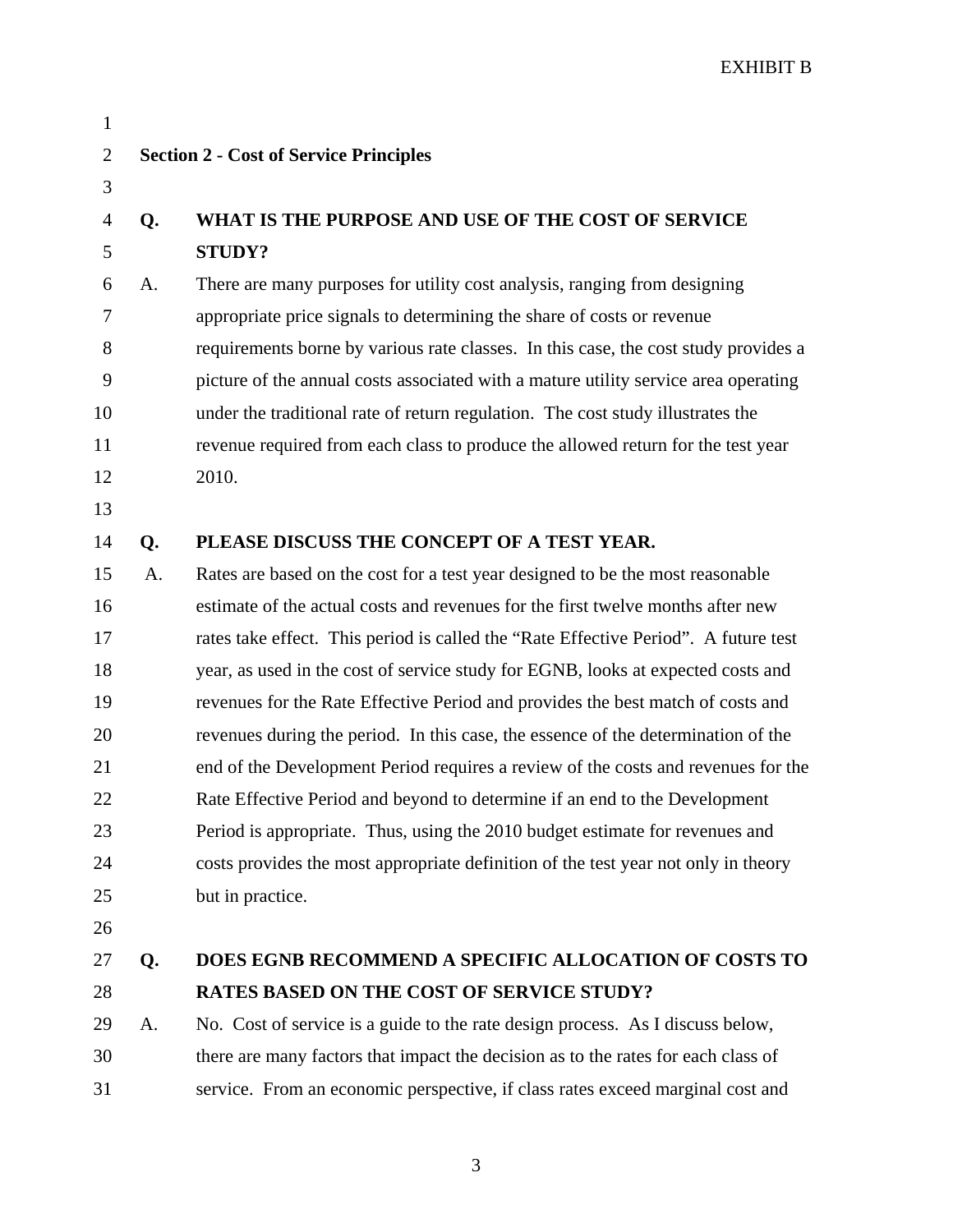1 are less than stand alone costs, the rates are said to be subsidy free. Thus, factors 2 other than an embedded cost of service analysis must be considered in 3 determining class rates. For EGNB, the status of its greenfield development and 4 the existence of cost deferrals create an additional issue related to cost of service 5 that most utilities do not have to address. Namely, the allocation of deferred costs 6 and the ability to recover these costs while maintaining competitive market rates.

- 7
- 

## 8 **Q. PLEASE DESCRIBE THE VARIOUS TYPES OF COST OF SERVICE**  9 **STUDIES THAT MAY BE USEFUL FOR RATE DESIGN AND THE**  10 **ALLOCATION OF REVENUE REQUIREMENTS.**

11 A. In general, cost studies may be based on embedded costs or marginal cost. 12 Embedded cost studies analyze the costs for a test period based on either the book 13 value of accounting costs (a historical period) or the estimated book value of costs 14 for a forecast test year. Where a forecast test year is used the costs and revenues 15 are typically derived from budgets prepared as part of the utility's financial plan. 16 As noted above this is the most appropriate representation of the Rate Effective 17 Period. Typically, embedded cost studies are used to allocate the revenue 18 requirement between jurisdictions, classes and between customers within a class.

19

20 Marginal cost studies do not reflect actual costs but rely on estimates of the 21 expected changes in cost associated with changes in service. Marginal cost 22 studies are forward looking to the extent permitted by available data. Marginal 23 cost studies are useful for rate design, but not class cost allocation. Where it is 24 important to send appropriate price signals associated with additional 25 consumption by customers, an understanding of marginal cost may be useful. For 26 a gas utility, detailed studies are not required to assess the impact of additional 27 consumption since the delivery system is built for design day requirements and 28 unless the growth increases design day requirements above an amount that 29 existing facilities can deliver (an unlikely result in most instances) marginal cost 30 of load growth from existing customers is zero.

31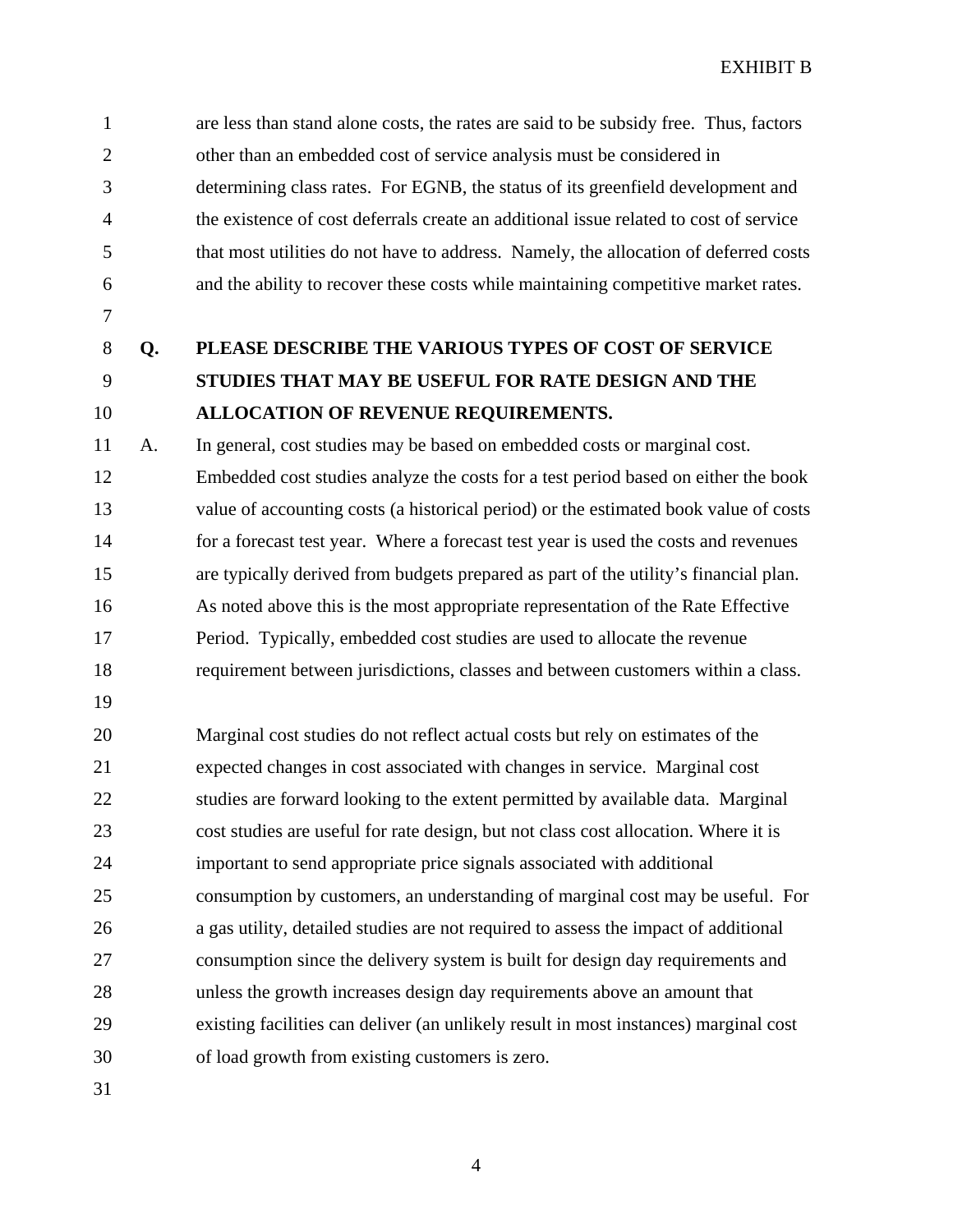## 1 **Q. PLEASE DISCUSS THE REASON THAT COST OF SERVICE STUDIES**  2 **ARE USED.**

3 A. Cost studies represent an attempt to analyze which customer or group of 4 customers cause the utility to incur the costs to provide service. The requirement 5 to develop cost studies results from the nature of utility costs. Utility costs are 6 characterized by the existence of common and joint costs<sup>1</sup>. In addition, utility  $7 \text{ costs may be fixed or variable costs}^2$ . Finally, utility costs exhibit significant 8 .  $\epsilon$  economies of scale<sup>3</sup>. These characteristics have implications for both cost 9 analysis and rate design from a theoretical and practical perspective. The 10 development of cost studies, either marginal or embedded, requires an 11 understanding of the operating characteristics of the utility system. Further, as 12 discussed below, different cost studies provide different contributions to the 13 development of economically efficient rates and the cost responsibility by 14 customer class.

15

 $\overline{a}$ 

#### 16 **Q. PLEASE DISCUSS THE APPLICATION OF ECONOMIC THEORY TO**  17 **COST ALLOCATION.**

18 A. The allocation of costs using cost of service studies is not a theoretical economic 19 exercise. It is however a practical requirement of regulation since rates must be 20 set based on the cost of service for the utility under cost based regulatory models. 21 As a general matter, utilities must be allowed a reasonable opportunity to earn a 22 return of and on the assets used to serve customers. This is the cost of service 23 standard and equals the revenue requirements for utility service. The opportunity 24 to earn the allowed return depends on the rates applied to customers producing 25 that revenue requirement. Using the information developed in the cost of service

<sup>&</sup>lt;sup>1</sup> Common costs occur when the fixed costs of providing service to one or more classes or the cost of providing multiple products to the same class use the same facilities and the use by one class precludes the use by another class. Joint costs occur when two or more products are produced simultaneously by the same facilities in fixed proportions. In either case, the allocation of such costs is arbitrary in a theoretical economic sense.

 $2<sup>2</sup>$  Fixed costs do not change with the level of output, while variable costs change directly with the utility output. Most non-fuel related utility costs are fixed and do not vary with changes in load.

<sup>&</sup>lt;sup>3</sup> Scale economies result in declining average cost as output increases and marginal costs must be below average costs.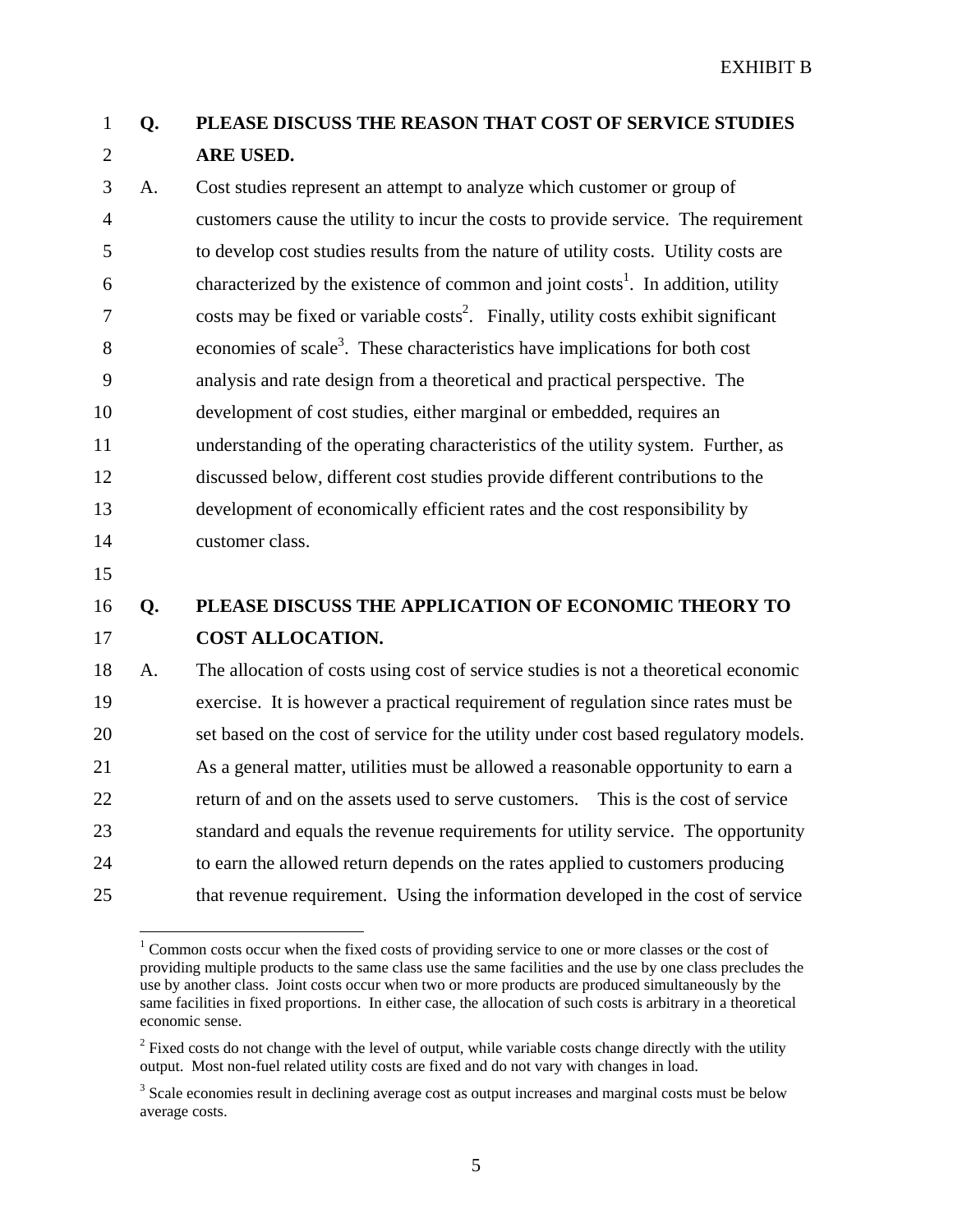3

1 study to advise the development of rates for each class by understanding the 2 allocated cost for the class is useful in the rate design process.

4 However, the existence of joint and common costs makes any allocation of costs 5 arbitrary. This is theoretically true for any of the various embedded cost methods 6 that may be used to allocate costs. Theoretical economists have developed the 7 theory of subsidy free prices to evaluate traditional regulatory cost allocations. 8 Prices are said to be subsidy free so long as the price exceeds marginal cost but is 9 less than stand alone costs (SAC). The logic for this concept is that if customers' 10 prices exceed marginal cost those customers make a contribution to the fixed 11 costs of the utility. All other customers benefit from this contribution to fixed 12 costs because it reduces the cost they are required to bear. Prices must be below 13 the SAC because the customer would not be willing to participate in the service if 14 prices exceed SAC.

15

16 SAC is an important concept for EGNB because most customers have previously 17 met requirements for the end uses supplied by natural gas through the use of 18 alternative fuels. In this case, the SAC may not be the cost of stand alone gas 19 facilities, but the use of alternative energy to meet end use requirements. As a 20 result, subsidy free prices permit all customers to benefit from the systems scale 21 and the common costs, and all customers are better off because the system is 22 sustainable. If the process of cost allocation results in rates that exceed stand 23 alone costs for some customers, prices must be set below the SAC, but above 24 marginal cost to assure that those customers make the maximum practical 25 contribution to common costs.

26

27 SAC plays a role in addressing issues such as competitive bypass where 28 customers may potentially exit the grid. SAC represents an element of the 29 allocation process for cost studies and is an alternative to the concept of fully 30 allocated costs. Unlike other more conventional allocation methods, SAC relies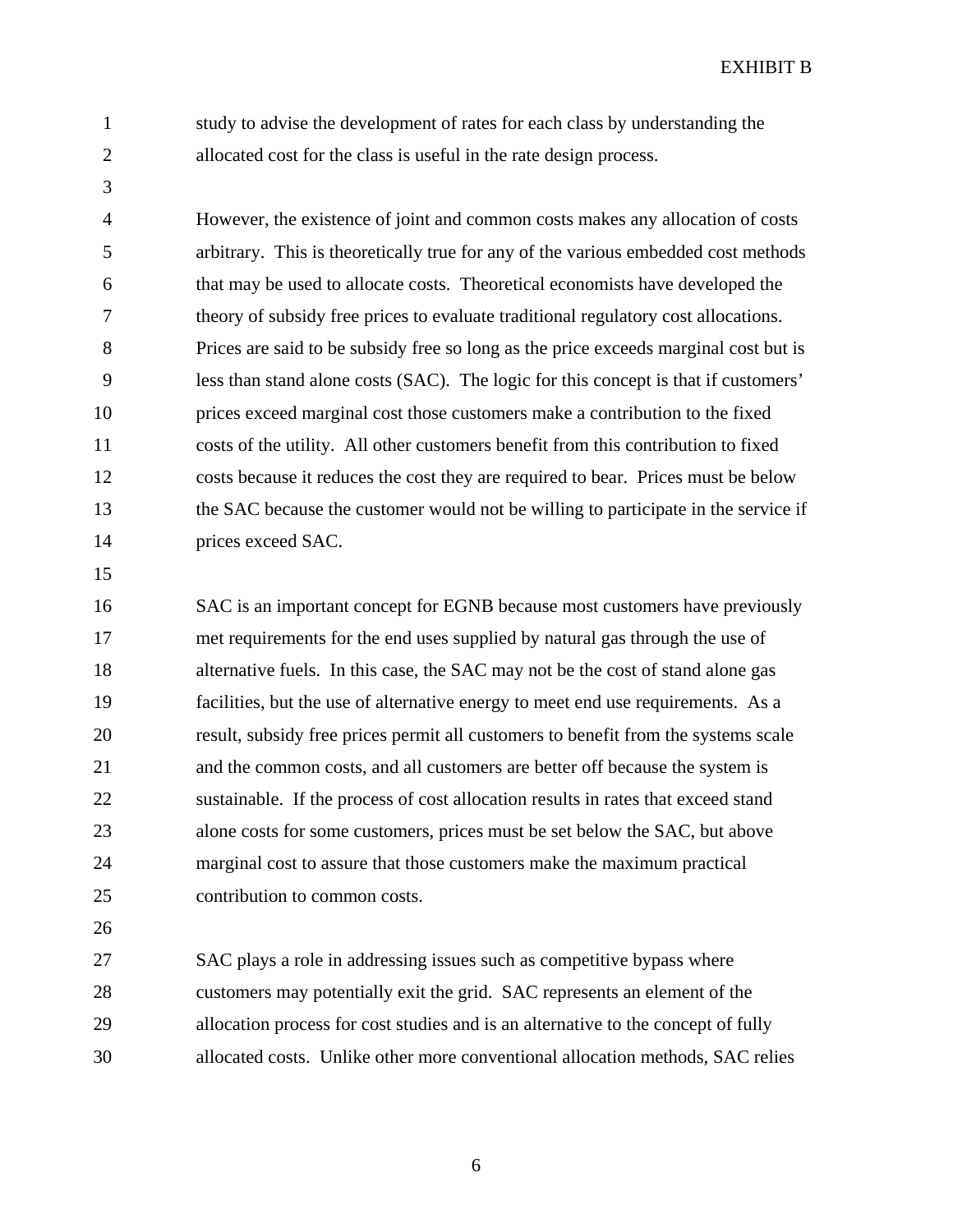- 1 on estimated competitive costs rather than actual costs. In this sense, SAC 2 becomes an element of cost allocation to competitive customers.
- 3

## 4 **Q. IF ANY ALLOCATION OF COMMON COSTS IS ARBITRARY, HOW IS**  5 **IT POSSIBLE TO MEET THE PRACTICAL REQUIREMENTS OF COST**  6 **ALLOCATION?**

7 A. As noted above, the practical reality of regulation often requires that common 8 costs be allocated among jurisdictions, classes of service, rate schedules and 9 customers within rate schedules. The key to a reasonable cost allocation is an 10 understanding of cost causation. From a cost of service perspective, the best 11 approach is to directly assign costs where costs are incurred for a customer or 12 class of customers and can be so identified. Where costs cannot be directly 13 assigned, the development of allocation factors by rate schedule, or class, uses 14 principles of both economics and engineering. This results in appropriate 15 allocation factors for different elements of costs based on cost causation. For 16 example, we know from the way customers are billed that each customer requires 17 a meter. Meters differ in size and type depending on the customer's load 18 characteristics. These meters have different costs based on size and type. Thus 19 meter costs are customer related, but differences in the cost of meters are reflected 20 by using a different meter cost for each class of service.

21

22 **Q. PLEASE DISCUSS THE SCALE ECONOMIES ASSOCIATED WITH GAS**  23 **DISTRIBUTION SERVICE.** 

24 A. Gas system scale economies reflect the relationship between the installed cost of 25 pipe by size and type, coupled with the increased capacity from pressure and pipe 26 diameter. Simply doubling the size of the gas main more than doubles the 27 available capacity of the main, at a cost approximately equal to or less than 28 double the smaller size all else equal. For a low pressure system, increasing pipe 29 size from two inch to four inch allows over five times the amount of gas to flow, 30 and the flow rate increases under higher pressure by more than six times that of 31 two inch pipe all else equal. The resulting cost causation implies that larger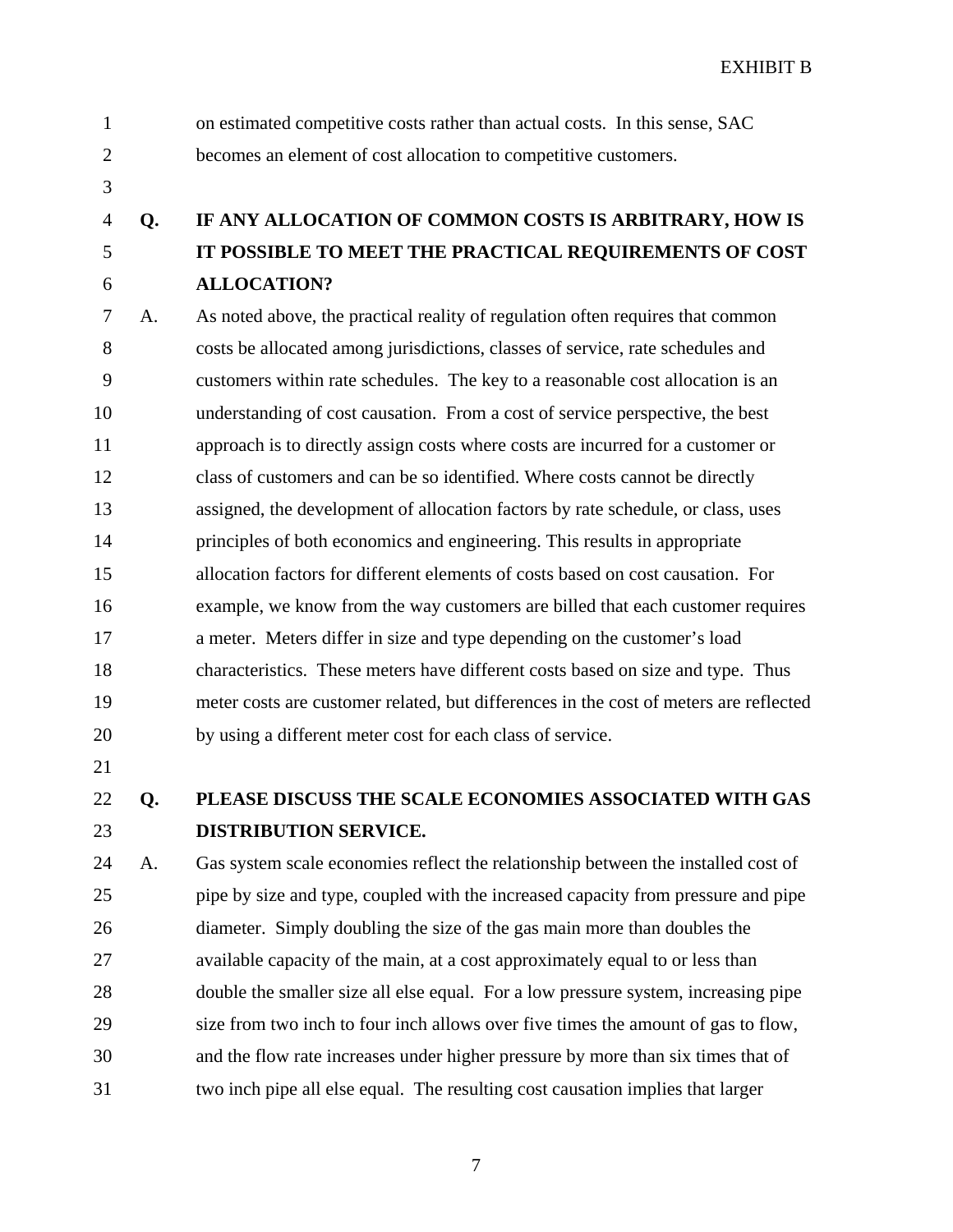| 1              |    | customers impose lower per unit costs on the distribution system than do smaller     |
|----------------|----|--------------------------------------------------------------------------------------|
| $\overline{2}$ |    | customers.                                                                           |
| 3              |    |                                                                                      |
| $\overline{4}$ | Q. | <b>WHAT IMPLICATIONS RESULT FROM SCALE ECONOMIES</b>                                 |
| 5              |    | <b>RELATED TO COST OF SERVICE AND RATE DESIGN?</b>                                   |
| 6              | A. | The implication of scale economies for both cost allocation and rate design on the   |
| 7              |    | gas system are quite important. Namely, the cost to serve residential and the        |
| 8              |    | smallest general service customers (excluding gas costs) is the same regardless of   |
| 9              |    | the size of customer, since the minimum system installed by EGNB will serve          |
| 10             |    | nearly every customer in this group. As discussed below, the classes were            |
| 11             |    | developed based on this consideration, and combined residential and the smallest     |
| 12             |    | general service customers into a single homogeneous class of service.                |
| 13             |    |                                                                                      |
| 14             |    | <b>Section 3 - The Cost of Service Process</b>                                       |
| 15             |    |                                                                                      |
| 16             | Q. | PLEASE DESCRIBE THE COST OF SERVICE PROCESS.                                         |
| 17             | A. | Cost of service begins with the collection of test year costs, load data (customer   |
| 18             |    | billing and usage records) and operating data. The cost data is analyzed using a     |
| 19             |    | three step process. The three steps are functionalization, classification and        |
| 20             |    | allocation.                                                                          |
| 21             |    |                                                                                      |
| 22             | O. | PLEASE DESCRIBE THE COST FUNCTIONALIZATION.                                          |
| 23             | A. | Functionalization is the first step of the cost analysis. Costs are functionalized   |
| 24             |    | based on the purpose of the costs. The cost functions are production, storage,       |
| 25             |    | transmission, distribution and customer (also referred to as "On site" for meter,    |
| 26             |    | regulator and service line installed on customer's site). Not every gas utility      |
| 27             |    | invests in facilities to perform each of these functions. Some gas utilities own gas |
| 28             |    | production assets such as wells and gathering facilities that would be part of the   |
| 29             |    | production function. The storage function may be underground storage facilities      |
| 30             |    | or LNG tanks and related assets. For an LDC, transmission mains are usually          |
| 31             |    | very large steel mains operating under pressures similar to long haul pipelines.     |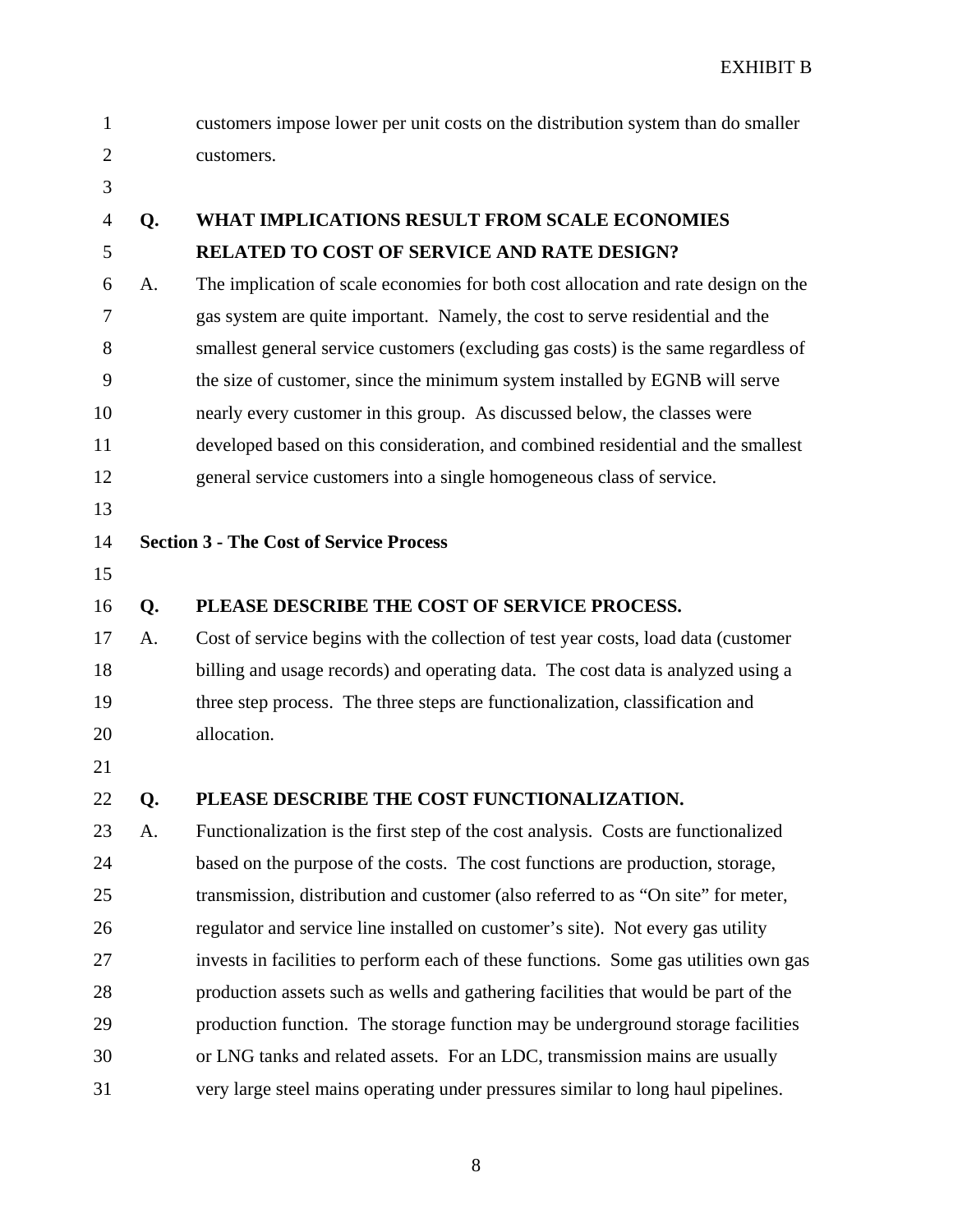1 Distribution facilities include city gate stations, mains and related equipment such 2 as valves. Customer facilities include a portion of service lines, meters and 3 regulators installed on-site at the customer's premises. EGNB currently performs 4 only the distribution and customer functions, because they have not invested 5 resources in production, storage and transmission.

- 6
- 

#### 7 **Q. PLEASE DESCRIBE COST CLASSIFICATION.**

8 A. The second step in the cost of service process is cost classification. The purpose 9 of this step is to classify costs based on the underlying cost causation. The four 10 cost defining characteristics for a gas utility are demand (capacity), commodity, 11 customer and revenue. Demand costs refer to those portions of the system that 12 must be designed to serve the maximum demand on that portion of the system. In 13 the case of a gas LDC the system as a whole is designed to serve the design day 14 load requirements of its customers. Portions of the system may be designed to 15 serve the design day load of a specific customer. Large industrial customers may 16 have a design day that is not coincident with the system peak, in which case local 17 facilities must serve the customer on its design day. Commodity costs are those 18 costs that vary directly with the amount of gas consumed. Customer costs vary 19 with specific customer requirements, the number of customers or both. Revenue 20 related costs include costs that vary with sales revenue.

21

22 Some costs cannot be directly classified as demand, commodity, customer or 23 revenue. These costs are classified based on the factor most closely related to 24 cost incurrence. For example, it is possible to classify mains into a customer and 25 demand component directly. The O&M expenses for mains are then classified in 26 the same way the mains account is classified. General plant is most closely 27 related to labour costs, as these costs are typically incurred in support of the 28 utility's workforce, so that the classification of labour between customer and 29 demand in all of the non-general plant accounts serves as the basis for classifying 30 general plant between demand and customer. Thus the same percentage of labour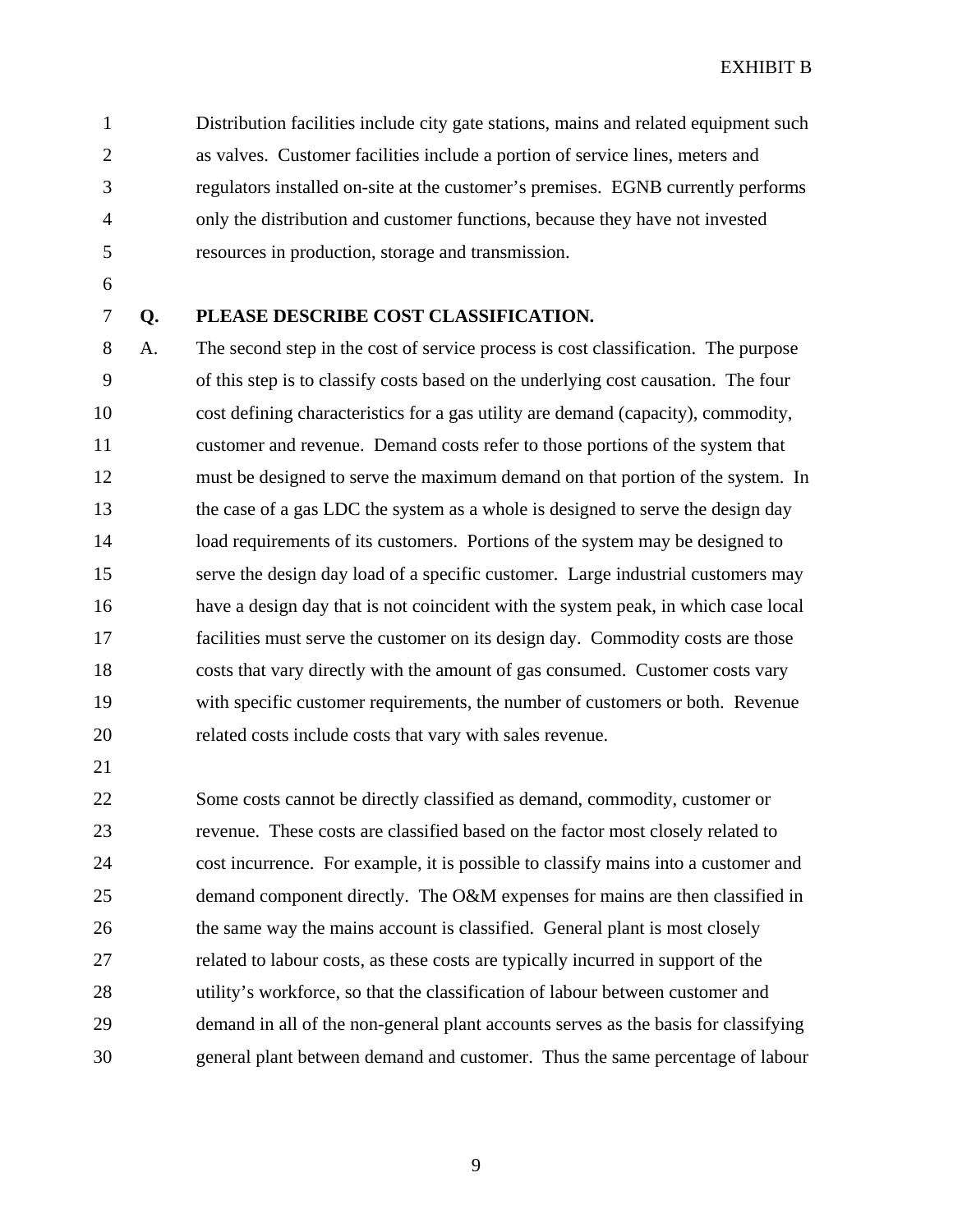| $\mathbf{1}$   |    | classified as demand is used to classify general plant as demand and so forth. The          |
|----------------|----|---------------------------------------------------------------------------------------------|
| $\overline{2}$ |    | details of classification are part of the cost study as discussed below.                    |
| 3              |    |                                                                                             |
| $\overline{4}$ | Q. | PLEASE DESCRIBE THE COST ALLOCATION STEP.                                                   |
| 5              | A. | The final step of the cost of service process is the allocation of those costs that         |
| 6              |    | cannot be directly assigned. Cost studies use two types of allocation factors:              |
| 7              |    | external factors and internal factors.                                                      |
| 8              |    |                                                                                             |
| 9              |    | <i>External</i> allocation factors are based on direct knowledge from data in the utility's |
| 10             |    | accounting and other records. For example, distribution costs are functionalized            |
| 11             |    | to various distribution accounts, classified to demand and customer and are                 |
| 12             |    | allocated by external distribution allocation factors related to design day demand          |
| 13             |    | and number and type of customers. Consider the example of the external                      |
| 14             |    | allocation factor used in the allocation of mains. The cost of distribution mains           |
| 15             |    | are known and functionalized directly to the distribution function. Once assigned           |
| 16             |    | to distribution, the costs are classified as demand or customer related using the           |
| 17             |    | minimum system as the external factor for the customer component and the                    |
| 18             |    | design day demand for the demand component of costs. In the case of EGNB,                   |
| 19             |    | 77% of mains were determined to represent the cost of the minimum system                    |
| 20             |    | requirements and 23% to meet peak demand needs. The costs are then allocated                |
| 21             |    | to each class of service based on the number of customers in the class for                  |
| 22             |    | customer costs and the design day demand for the class for demand costs.                    |
| 23             |    |                                                                                             |
| 24             |    | <i>Internal</i> allocation factors are based on some combination of external allocation     |
| 25             |    | factors, previously directly assigned costs and other internal allocation factors.          |
| 26             |    | For example, the allocation factors for property insurance costs are based on plant         |
| 27             |    | investment amounts assigned to each function; it is necessary to compute the                |
| 28             |    | amount of plant by function before property insurance costs can be assigned.                |
| 29             |    | Both external and internal allocation factors are used in each of the classification        |
| 30             |    | and allocation steps.                                                                       |
| 31             |    |                                                                                             |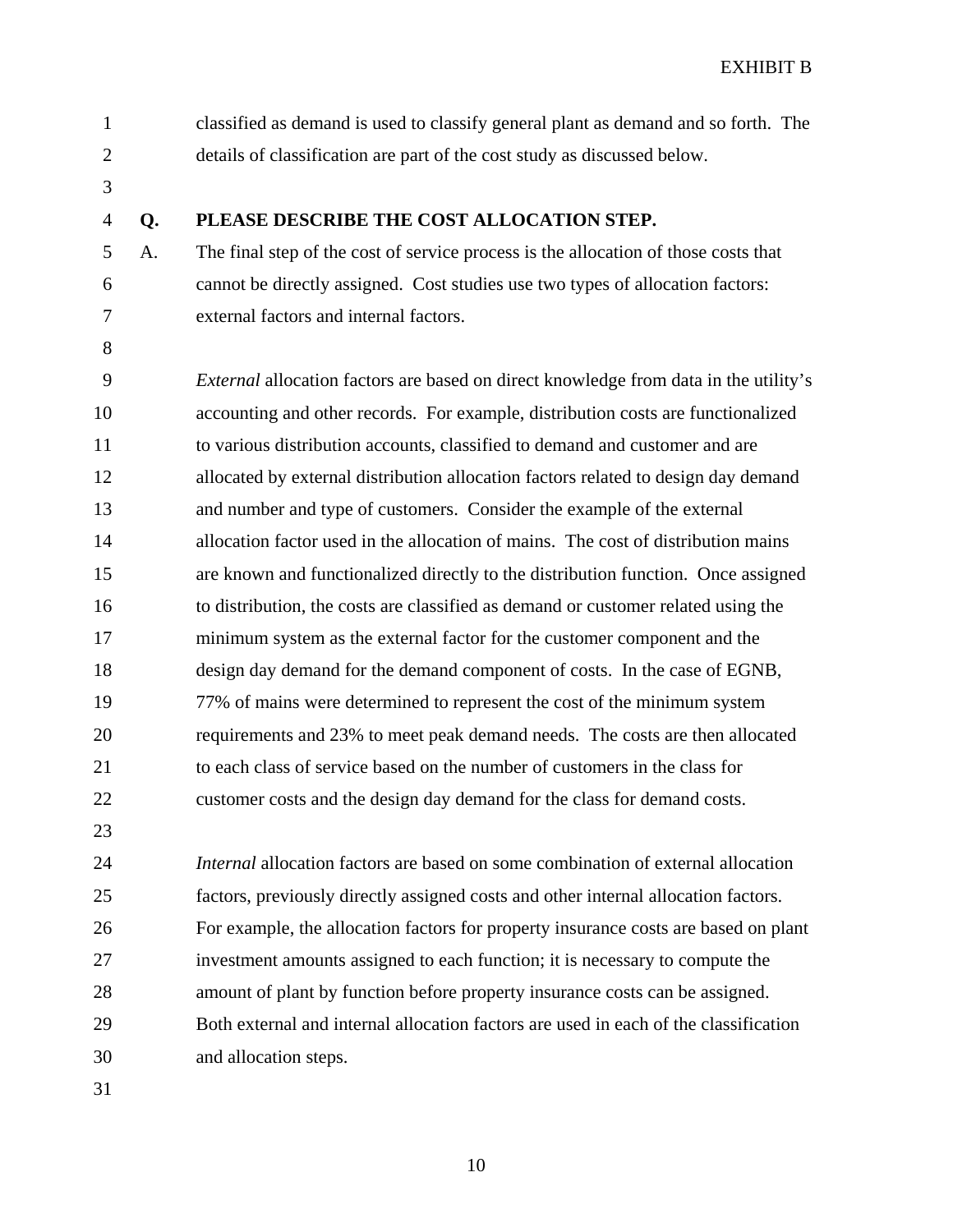1

## 2 **Q. WHAT FACTORS CAUSE THE LDC TO INCUR DISTRIBUTION**  3 **COSTS?**

4 A. Embedded costs for the distribution system are determined by two major factors: 5 (1) the number and location of customers and (2) their demands (albeit for gas 6 distribution the impact of demand becomes less important when pipe scale 7 economies for residential and small commercial customers cause the minimum 8 installation to also serve design day demand). Utility cost studies have 9 traditionally attempted to identify a portion of distribution costs as customer-10 related and the remaining portion as demand-related. While it is true that 11 marginal demand costs play a role in the installed facilities, the customer 12 considerations play a much larger role since local facilities and policies reflect the 13 underlying customer mix and density. The critical issue for a gas system is that 14 the system provides sufficient capacity to meet the design day load requirements 15 of customers. For residential and the smallest general service customers, the 16 smallest distribution pipe installed on the system will serve the design day 17 capacity of these customers. As a result, the cost to serve the individual 18 customers in these classes is the same regardless of the design day demand.

19

## 20 **Q. HOW ARE THESE PRINCIPLES TRANSLATED INTO THE COST OF**  21 **SERVICE STUDY?**

22 A. The development of allocation factors to reflect the way system costs are incurred 23 provides the link between principles and practice. For example, the demand 24 portion of the gas distribution system must be allocated on design day 25 requirements. This point is discussed in the National Association for Regulatory 26 Utility Commissioners ("NARUC") *Gas Distribution Rate Design Manual* 27 ("NARUC Manual") as follows: 28 Demand or capacity costs vary with the quantity or size of plant and

29 equipment. They are related to the maximum system requirements which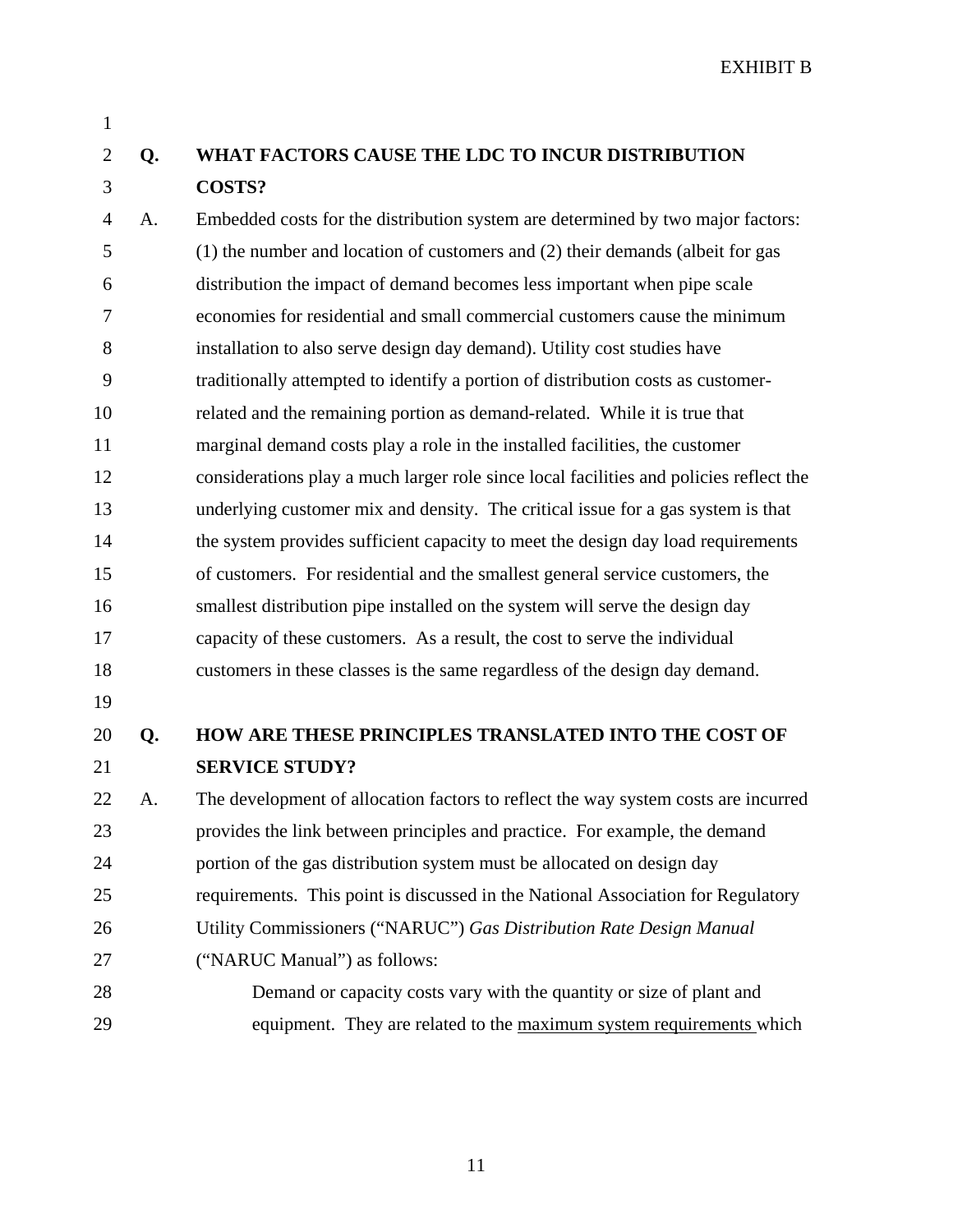1 the system is designed to serve during short intervals and do not vary with 2 the number of customers or their annual usage.<sup>4</sup> (Emphasis added.) 3 4 The design day demand allocation factor is developed using the maximum level 5 of heating degree days as the basis of the demand allocator for the system 6 facilities that are classified as a demand component. The principle of cost 7 causation requires a reasonable allocation methodology to use design-day demand 8 as the allocation factor for the demand portion of mains. Similarly, customer 9 costs must be allocated to classes based on the number of customers or in some 10 cases the weighted number of customers. Where gas commodity service is 11 unbundled, there is no allocation of commodity costs required, as is the case for 12 EGNB. Each choice of an allocation factor is made to reflect the practical 13 realities of system operation and the variable, or variables that cause a particular 14 cost category. This is the way to translate cost principles into a cost of service 15 study. 16 17 **Q. HOW DO OTHER ALLOCATION FACTORS SATISFY THESE**  18 **PRINCIPLES?**  19 A. By carefully understanding how costs are incurred, it is possible to develop 20 allocation factors that match costs with the service or activity responsible for the 21 costs. The following is a summary of some of the major allocation factors and the 22 relationship to cost causation.

23 1. Customers- Certain costs such as meter and service line are directly 24 related to the number of customers. The use of customers to allocate these 25 costs ties cost causation to allocation. Similarly, some portion of the 26 system of mains is directly related to connecting the customer to the 27 system so it is appropriate to allocate a portion of mains to customers.

 $\overline{a}$ 

<sup>4</sup> *Gas Distribution Rate Design Manual,* Prepared by the NARUC Staff Subcommittee on Gas, June 1989, pp. 23-24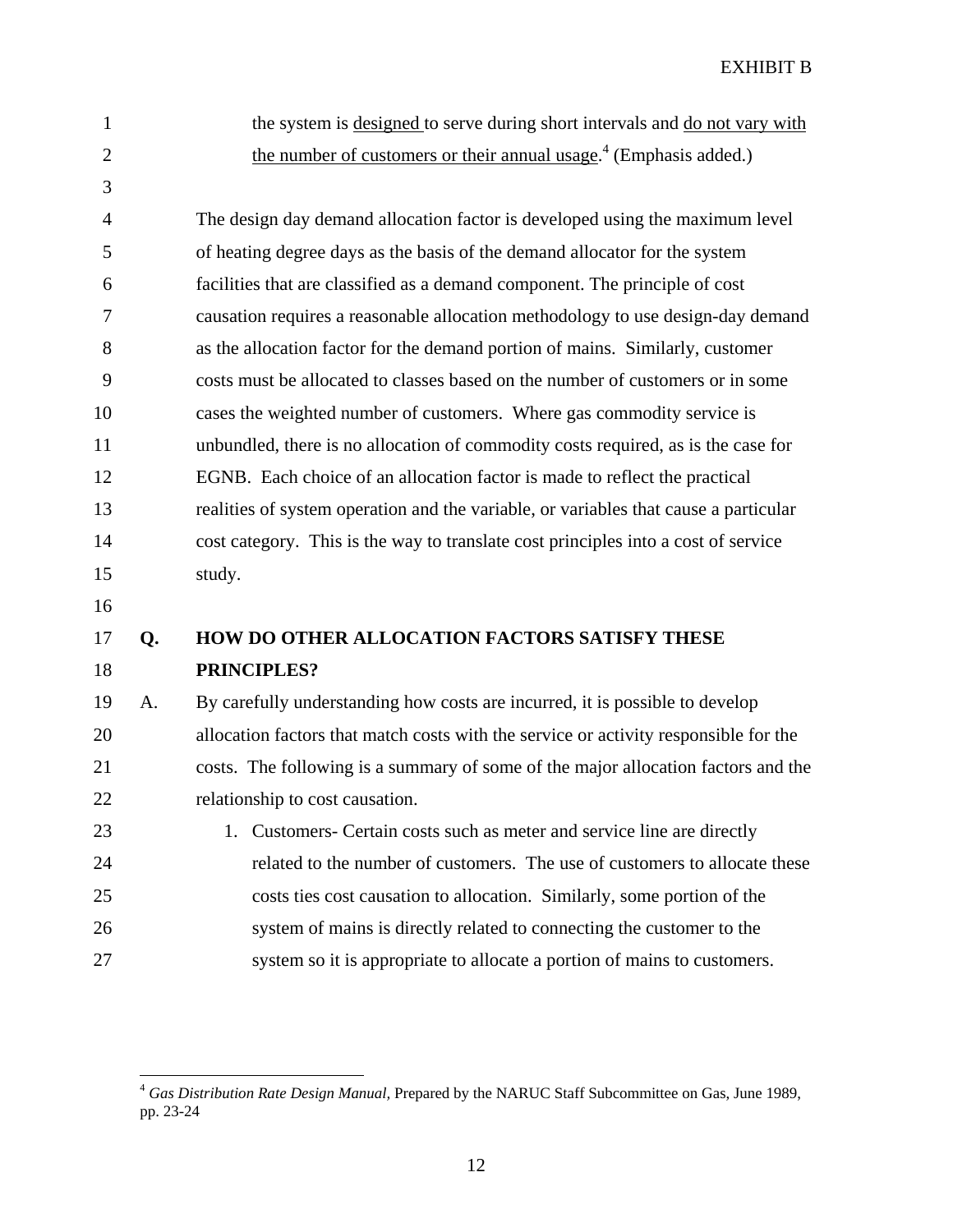| 1              | The cost study uses a minimum system method <sup>5</sup> to estimate the customer |
|----------------|-----------------------------------------------------------------------------------|
| $\overline{2}$ | component of mains. Even within the customer allocation factor, cost              |
| 3              | analysis must correctly factor in the different unit costs among customer         |
| $\overline{4}$ | classes. For example there is a difference in meter costs for customers by        |
| 5              | size and type of meter. The customer allocation of meter costs reflects           |
| 6              | these differences by using a weighted customer count or actual class meter        |
| $\overline{7}$ | costs to reflect meter cost differences.                                          |
| 8              | 2. General Plant-The allocation of general plant considers the use of that        |
| 9              | plant in the allocation process. Since much of general plant is directly          |
| 10             | related to employees (office space, office equipment, tools and computer          |
| 11             | related investment), these costs are allocated on a labour allocation factor.     |
| 12             | 3. O&M Expenses- The allocation of O&M expenses follow the allocation of          |
| 13             | the plant that it supports. The rationale for this is that the plant allocation   |
| 14             | reflects the factors that cause the plant requirements. Since O&M is              |
| 15             | designed to allow the plant to operate and continue its useful life, the          |
| 16             | expenses associated with that plant are related to the classification of the      |
| 17             | plant. Thus the allocation to design day demand or customer follows               |
| 18             | directly from the allocation of the plant for which the expenses are              |
| 19             | incurred. Thus distribution operation and maintenance expenses are                |
| 20             | allocated the same way that the plant is allocated.                               |
| 21             | 4. Deferral Account / Development O&M- For EGNB, one unique rate base             |
| 22             | item is the Deferral Account. Also, certain expenses associated with              |
| 23             | development were allowed to be deferred (Development O&M). These                  |
| 24             | costs are essentially functionalized as other costs to keep them separate for     |
| 25             | rate making purposes, and classified as plant since they related to deferred      |
| 26             | costs associated with the operation of the distribution system. The               |
| 27             | allocation follows the plant allocation factors of demand and customer            |
| 28             | based on the weighting of the plant components because the costs are              |
|                |                                                                                   |

<sup>&</sup>lt;sup>5</sup> The minimum system method calculates the cost of all mains on the system at the cost of the smallest size main installed by the utility. This is usually 2 inch plastic main. These costs are compared to the actual cost of all main (in the same year dollars) to produce a percentage of main costs to be classified as customer related.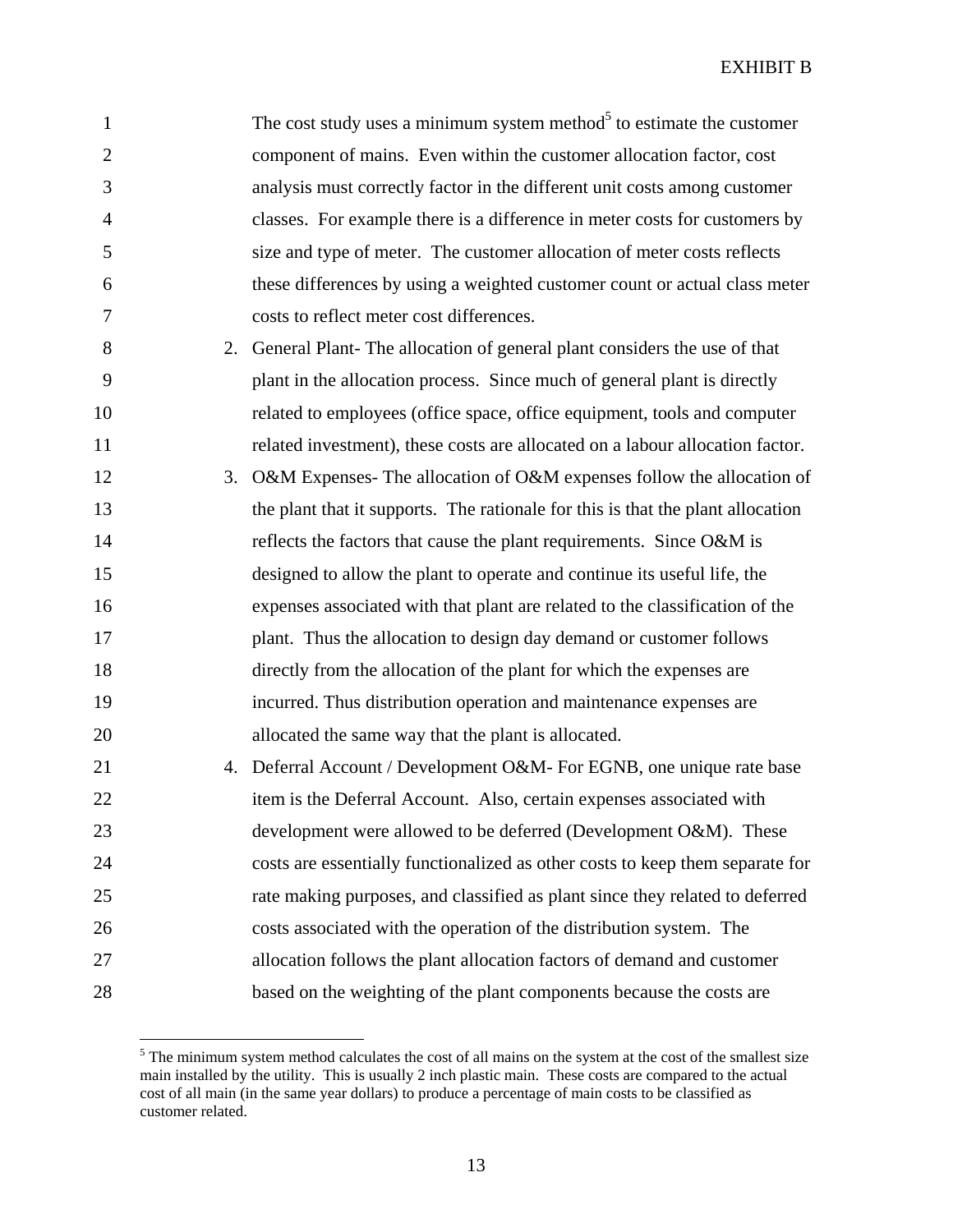| $\mathbf{1}$   |    | caused by the existence and operation of the underlying plant developed to          |
|----------------|----|-------------------------------------------------------------------------------------|
| $\overline{2}$ |    | serve both design day demand and customers.                                         |
| 3              |    | The above discussion illustrates how the application of cost principles results in  |
| $\overline{4}$ |    | the allocation of costs based on cost causation.                                    |
| 5              |    |                                                                                     |
| 6              | Q. | DOES THE COST OF SERVICE ANALYSIS PROVIDE INFORMATION                               |
| 7              |    | <b>USEFUL FOR RATE DESIGN?</b>                                                      |
| 8              | A. | Yes. For example, the cost of service study allows the analyst to determine         |
| 9              |    | appropriate service classifications for use in developing rates. For EGNB, the      |
| 10             |    | result of class considerations permitted the development of a small general service |
| 11             |    | class that includes both residential and small commercial customers based on the    |
| 12             |    | size of customers. For this class, customers are served with the same type of       |
| 13             |    | meter, regulator, service line and main. The result is a relatively homogeneous     |
| 14             |    | class of customers served under the same rate design.                               |
| 15             |    |                                                                                     |
| 16             |    | <b>Section 4 - Results of the Cost Study</b>                                        |
| 17             |    |                                                                                     |
| 18             | Q. | PLEASE DISCUSS THE APPLICATION OF THE THREE STEPS IN THE                            |
| 19             |    | COST OF SERVICE STUDY.                                                              |
| 20             | A. | Costs are functionalized and classified in the study based on accounting data from  |
| 21             |    | the books and records of EGNB. Costs are allocated to classes based on a variety    |
| 22             |    | of allocation factors designed to reflect cost causation that ultimately reflect    |
| 23             |    | design day demand and customers.                                                    |
| 24             |    |                                                                                     |
| 25             | Q. | PLEASE DESCRIBE THE RESULTS OF THIS PROCESS AS APPLIED                              |
| 26             |    | TO THE COST OF SERVICE DATA.                                                        |
| 27             | A. | The following section outlines, by account, the functionalization and               |
| 28             |    | classification of costs. The allocation for these costs is discussed in general     |
| 29             |    | below.                                                                              |
| 30             |    | I. Gas Plant in Service                                                             |
| 31             |    | A. Intangible Plant - None                                                          |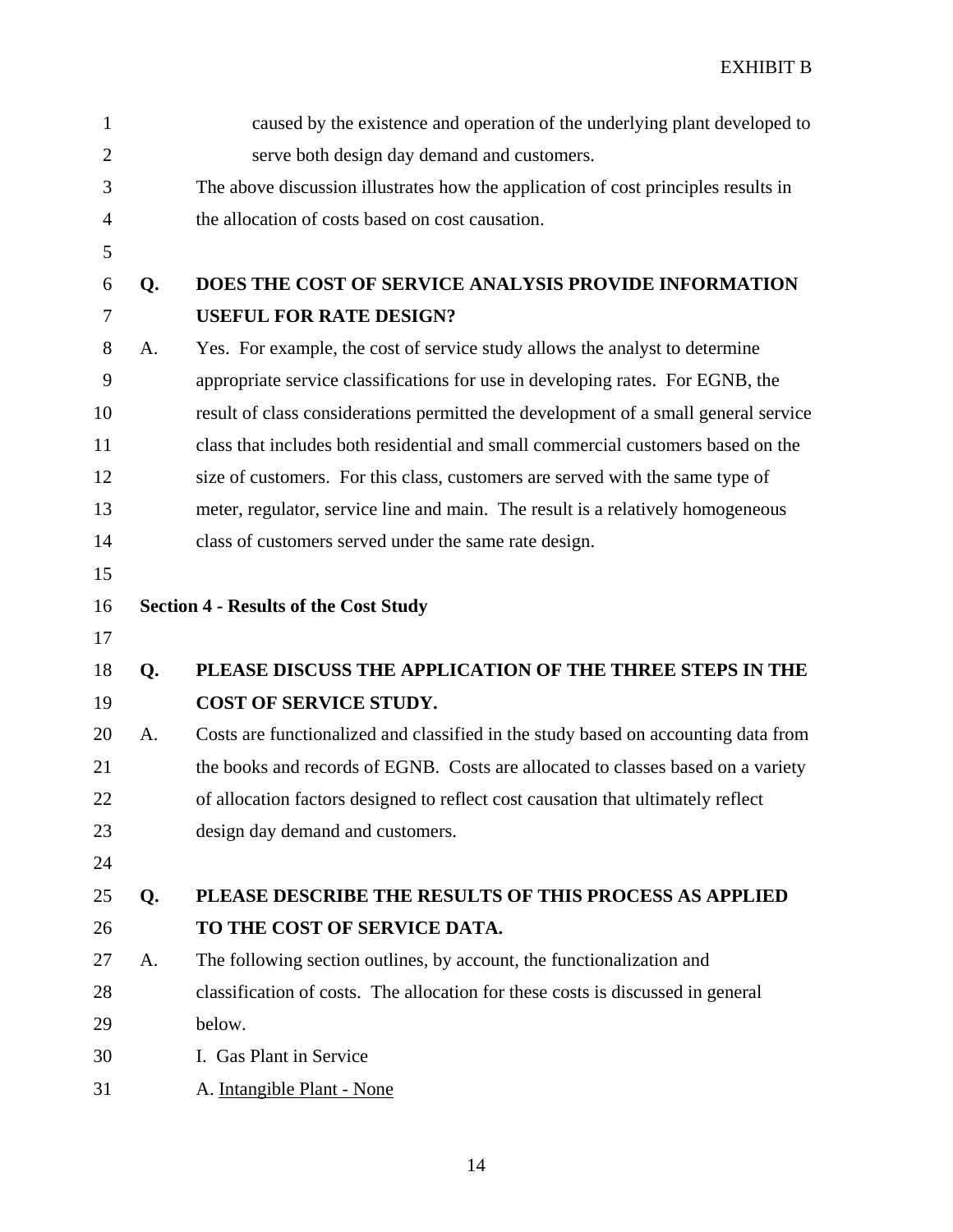| 1              | B. Production Plant - None                                                          |
|----------------|-------------------------------------------------------------------------------------|
| $\overline{2}$ | C. Storage Plant - None                                                             |
| 3              | D. Transmission Plant - None                                                        |
| 4              | E. Distribution Plant                                                               |
| 5              | a. Land and Land Rights                                                             |
| 6              | Land and Land Rights are functionalized and classified based on other               |
| 7              | distribution accounts.                                                              |
| 8              | b. Services                                                                         |
| 9              | Services are functionalized to Distribution and then classified to Distribution     |
| 10             | Customer.                                                                           |
| 11             | c. Mains                                                                            |
| 12             | As discussed earlier, mains are functionalized to Distribution, and then classified |
| 13             | as either Distribution Customer or Distribution Demand. The customer                |
| 14             | component percentage was estimated using data for a mature utility of like size.    |
| 15             | By employing the minimum-size concept, 77% of the distribution mains were           |
| 16             | classified as customer related and 23% distribution demand related.                 |
| 17             | d. Measuring and Regulating Station Equipment                                       |
| 18             | Measuring and regulating equipment is functionalized to Distribution and            |
| 19             | classified to Distribution Demand.                                                  |
| 20             | e. Meters                                                                           |
| 21             | The plant account for meters is functionalized to Distribution and then classified  |
| 22             | to Distribution Customer.                                                           |
| 23             | f. Development O&M                                                                  |
| 24             | As discussed above, these costs are classified to Distribution Demand and           |
| 25             | Distribution Customer based on plant.                                               |
| 26             | F. General Plant                                                                    |
| 27             | General Plant accounts are functionalized and classified based on labour.           |
| 28             | <b>II.</b> Depreciation Reserve                                                     |
| 29             | Depreciation Reserve accounts are functionalized and classified based on their      |
| 30             | corresponding gross plant values.                                                   |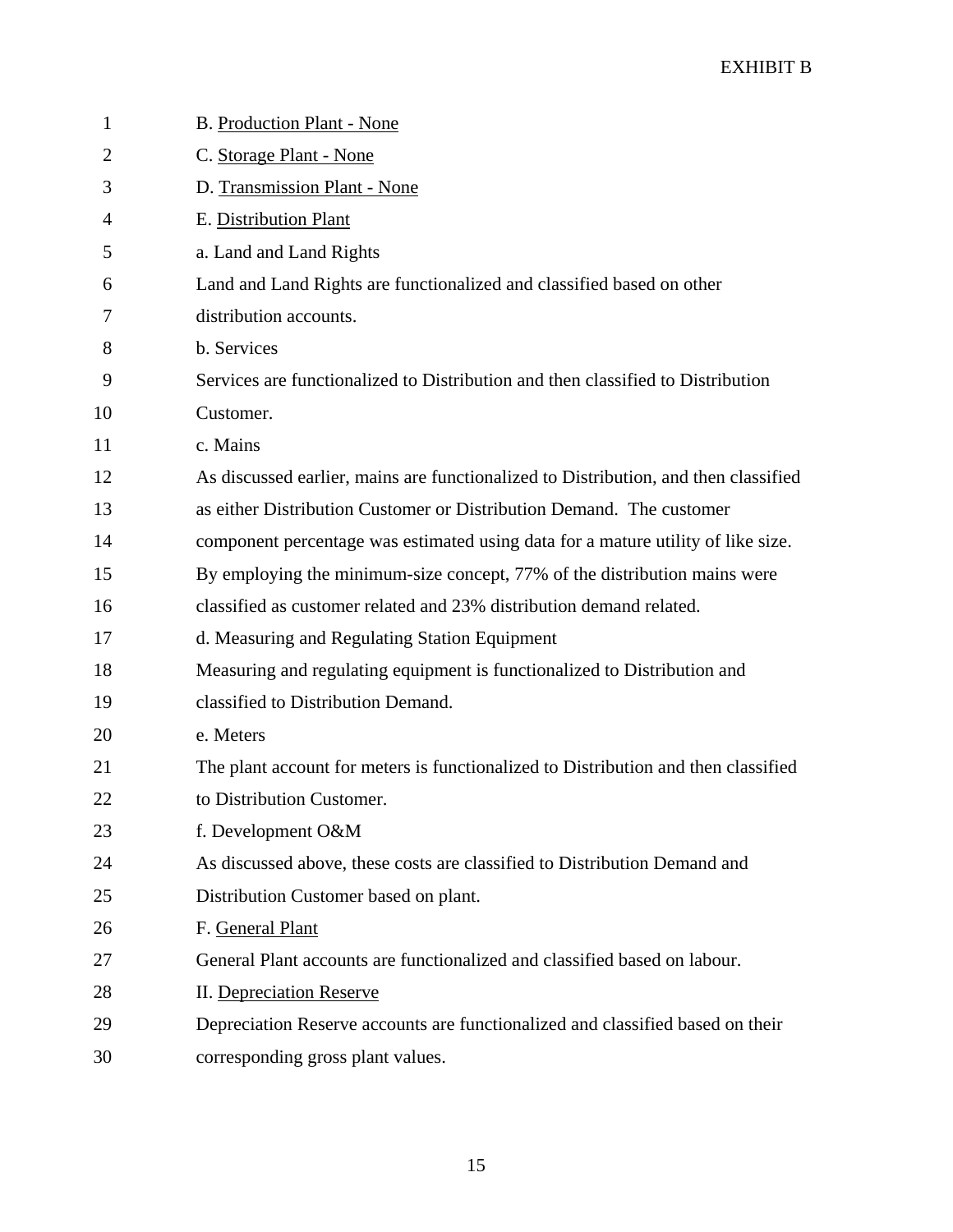| 1              | <b>III.</b> Other Rate Base Items                                                  |
|----------------|------------------------------------------------------------------------------------|
| $\overline{2}$ | These various accounts are functionalized and classified based on labour or plant. |
| 3              | The Deferral Account is classified as Distribution Demand and Distribution         |
| 4              | Customer as discussed above.                                                       |
| 5              | I. Operation and Maintenance Expenses                                              |
| 6              | A. Production Expenses                                                             |
| 7              | 1. Gas Supply Operation Expense                                                    |
| 8              | These expenses are classified to Distribution Demand and Distribution Customer     |
| 9              | based on distribution plant.                                                       |
| 10             | <b>B.</b> Storage Expenses- None                                                   |
| 11             | C. Transmission Expenses- None                                                     |
| 12             | D. Distribution Expenses                                                           |
| 13             | 1. Mains/Services Expenses                                                         |
| 14             | Expense for mains and services are functionalized and classified proportionally    |
| 15             | based on the Main and Service plant accounts.                                      |
| 16             | 2. Measuring and Regulating Expenses                                               |
| 17             | Measuring and Regulating expenses are functionalized to Distribution and           |
| 18             | classified to Distribution Demand.                                                 |
| 19             | 3. General Maintenance                                                             |
| 20             | General Maintenance expenses are functionalized and classified based on the        |
| 21             | cost of labour for the non-general plant accounts as discussed above.              |
| 22             | <b>II. Sales and Marketing Expenses</b>                                            |
| 23             | 1. Advertising                                                                     |
| 24             | Advertising expenses, which includes incentives, are functionalized Onsite and     |
| 25             | classified to Customer.                                                            |
| 26             | 2. Other Sales Promotion                                                           |
| 27             | Other Sales Promotion Expenses are functionalized Onsite and classified to         |
| 28             | Customer.                                                                          |
| 29             | III. Customer Service & Information Expenses                                       |
| 30             | 1. Meter Reading Expenses                                                          |
| 31             | Meter Reading Expense is functionalized Onsite and classified to Customer.         |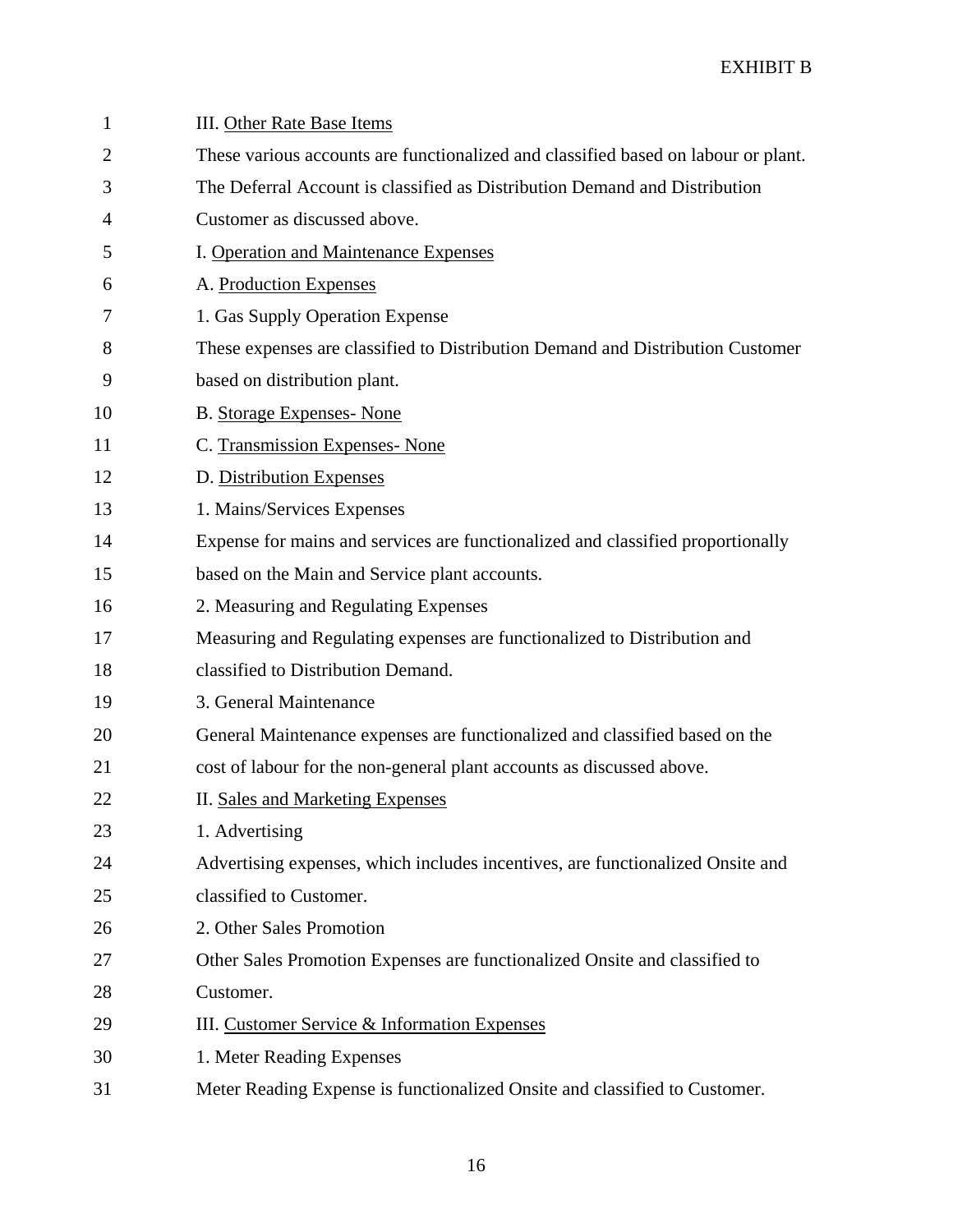| $\mathbf{1}$   | 2. Customer Billing & Accounting Expense                                           |
|----------------|------------------------------------------------------------------------------------|
| $\overline{2}$ | Customer Billing & Accounting Expense are functionalized Onsite and classified     |
| 3              | to Customer.                                                                       |
| 4              | 3. Uncollectible Account Expenses                                                  |
| 5              | Uncollectible Accounts Expense is functionalized Onsite and classified to          |
| 6              | Customer.                                                                          |
| 7              | IV. Administrative and General Expenses                                            |
| 8              | Administrative and General Expenses are identified in two groups: labour related,  |
| 9              | and plant related. Labour related expenses are functionalized and classified       |
| 10             | according to labour in each function. Plant related expenses are functionalized    |
| 11             | and classified according to plant in each function.                                |
| 12             | VI. Depreciation and Amortization                                                  |
| 13             | Depreciation and Amortization Expenses are functionalized and classified the       |
| 14             | same as the allocation of Accumulated Depreciation and Amortization.               |
| 15             | Accumulated Depreciation and Amortization follow the plant accounts for            |
| 16             | function and for classification. If a plant account is classified as Demand the    |
| 17             | accumulated depreciation logically must also be classified to Demand. If the       |
| 18             | plant is classified as both Distribution Demand and Customer, the depreciation     |
| 19             | expense and accumulated depreciation follow the plant.                             |
| 20             | VII. Taxes                                                                         |
| 21             | A. General Tax, Real Estate Tax                                                    |
| 22             | General taxes are functionalized and classified based on the form of the tax. Real |
| 23             | Estate Taxes are functionalized and classified based on Plant.                     |
| 24             | B. Franchise and Revenue Taxes: None                                               |
| 25             | C. Income Taxes: None                                                              |
| 26             | V. Revenue and Other Revenue                                                       |
| 27             | Revenues were functionalized and classified based on revenue requirements.         |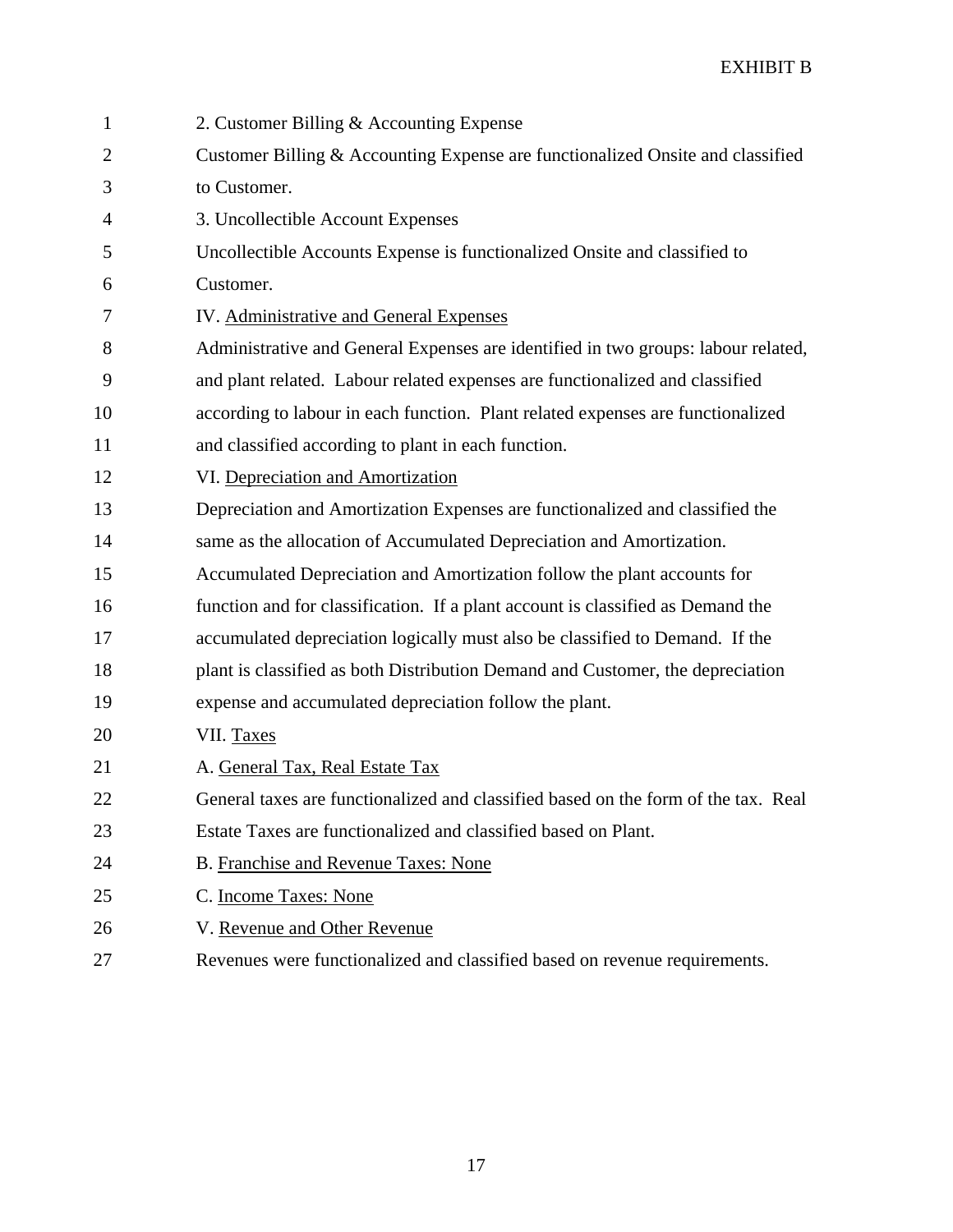| $\mathbf{1}$   |    |                                                                                         |
|----------------|----|-----------------------------------------------------------------------------------------|
| $\overline{c}$ | Q. | PLEASE DISCUSS THE ALLOCATIONS USED IN THE COST OF                                      |
| 3              |    | <b>SERVICE STUDY.</b>                                                                   |
| 4              | A. | In general, the demand allocation factors are related to design day requirements.       |
| 5              |    | There are no commodity related costs in the study. The customer allocation              |
| 6              |    | factors are based on the number of customers in each class. The final allocation        |
| 7              |    | for each account is summarized in the cost of service study.                            |
| 8              |    |                                                                                         |
| 9              | Q. | PLEASE DESCRIBE THE COST OF SERVICE SCHEDULES                                           |
| 10             |    | ATTACHED TO THE TESTIMONY.                                                              |
| 11             | A. | There are five schedules attached to the testimony that provide the results of the      |
| 12             |    | cost of service study based on the concept of a "Mature Utility", using accounting      |
| 13             |    | and cost of service assuming amortization of the deferred accounting treatment          |
| 14             |    | associated with the Development Period.                                                 |
| 15             |    | Schedule HEO-1 consists of 5 pages and represents the results of the class<br>$\bullet$ |
| 16             |    | cost of service study for the test year. Each page contains an account                  |
| 17             |    | description or label for the accounting data indicating the category of cost.           |
| 18             |    | The total dollars for each account is also provided. The remainder of the page          |
| 19             |    | shows the proportion of each account allocated to each rate class based on the          |
| 20             |    | proposed class definitions. Page 4 provides the net income (line 218) and               |
| 21             |    | earned return (line 219) for EGNB and each rate class under current rates.              |
| 22             |    | Page 5 provides the total cost of service revenue requirement (line 268) for            |
| 23             |    | EGNB and each rate class assuming that each rate class must earn the allowed            |
| 24             |    | return.                                                                                 |
| 25             |    | Schedule HEO-2 consists of 5 pages and provides the summary of account                  |
| 26             |    | functionalization. As Schedule HEO-2 illustrates, all EGNB costs are                    |
| 27             |    | functionalized as distribution and on-site (customer).                                  |
| 28             |    | Schedule HEO-3 consists of 6 pages and summarizes the classification of the             |
| 29             |    | distribution function accounts. No portion of distribution costs are related to         |
| 30             |    | commodity so no portion of these costs is classified as commodity.                      |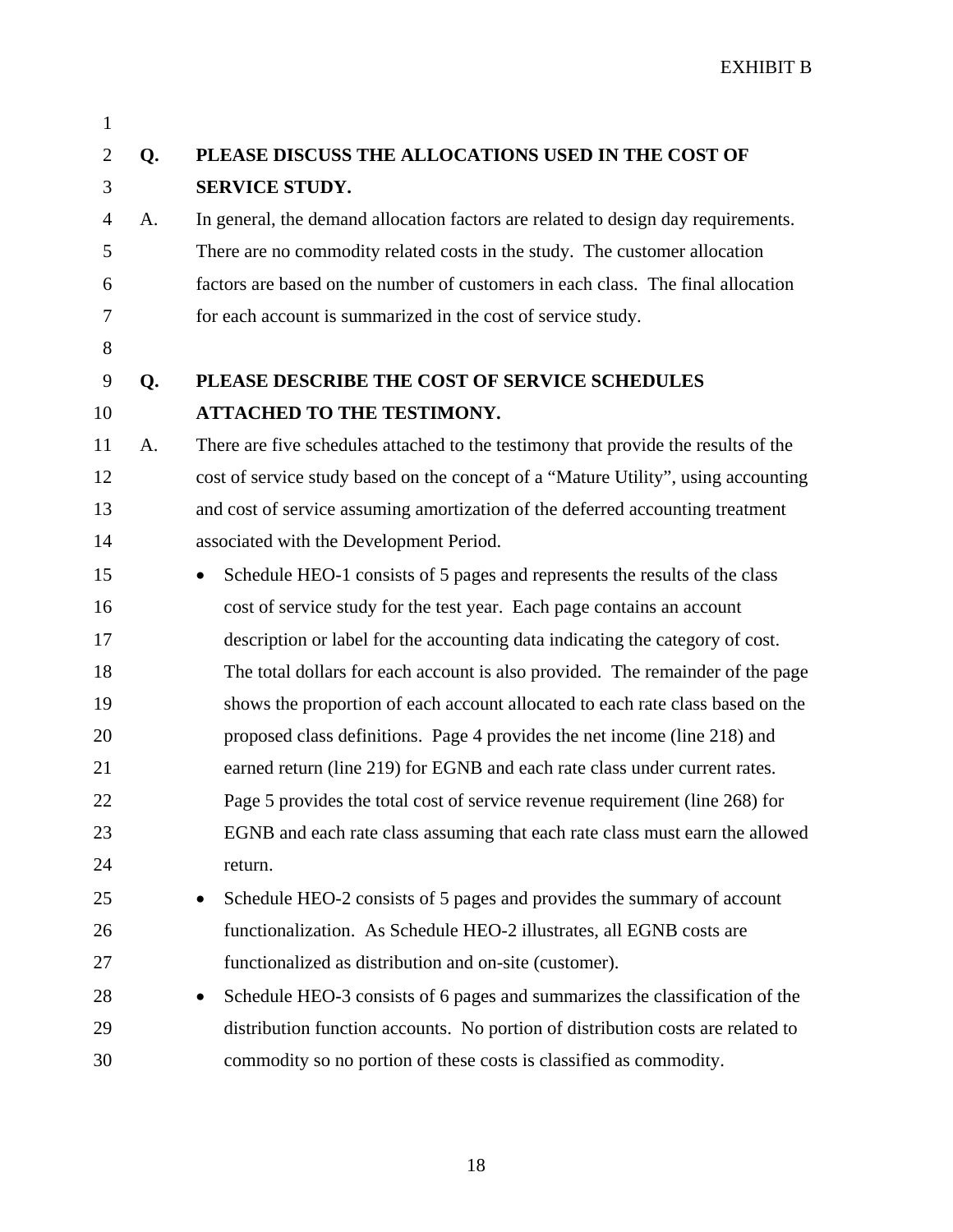| $\mathbf{1}$   |    | Schedule HEO-4 consists of 20 pages and provides the allocation of each                  |
|----------------|----|------------------------------------------------------------------------------------------|
| $\overline{2}$ |    | account by classification and by rate class.                                             |
| 3              |    | Schedule HEO-5 consists of 4 pages and provides a summary of the allocation<br>$\bullet$ |
| $\overline{4}$ |    | factors by account and function.                                                         |
| 5              |    |                                                                                          |
| 6              | Q. | PLEASE DISCUSS THE IMPLICATIONS OF THE COST STUDY FOR                                    |
| 7              |    | THE DETERMINATION OF THE END POINT OF THE                                                |
| 8              |    | DEVELOPMENT PERIOD.                                                                      |
| 9              | A. | The cost of service study provides a benchmark for determining the revenue               |
| 10             |    | requirement that must be recovered from rates in order for the utility to have a         |
| 11             |    | reasonable opportunity to earn the allowed return. The results demonstrate the           |
| 12             |    | level of revenue required to provide and sustain a mature utility. In addition, the      |
| 13             |    | results provide guidance related to the benefit of additional system expansion           |
| 14             |    | through the addition of new customers. Where adding customers produces more              |
| 15             |    | revenue than additional cost, the unit cost of service will decline.                     |
| 16             |    |                                                                                          |
| 17             |    | <b>Section 5 - Principles of Rate Design</b>                                             |
| 18             |    |                                                                                          |
| 19             | Q. | PLEASE IDENTIFY THE PRINCIPLES OF RATE DESIGN YOU HAVE                                   |
| 20             |    | RELIED ON TO RECOMMEND A RATE PROPOSAL BELOW.                                            |
| 21             | A. | A number of rate design principles or objectives find broad acceptance in                |
| 22             |    | regulatory and policy literature. These include:                                         |
| 23             |    | 1. Efficiency;                                                                           |
| 24             |    | 2. Cost of Service;                                                                      |
| 25             |    | 3. Value of Service;                                                                     |
| 26             |    | 4. Stability;                                                                            |
| 27             |    | 5. Non-Discrimination;                                                                   |
| 28             |    | 6. Administrative Simplicity;                                                            |
| 29             |    | 7. Balanced Budget.                                                                      |
| 30             |    |                                                                                          |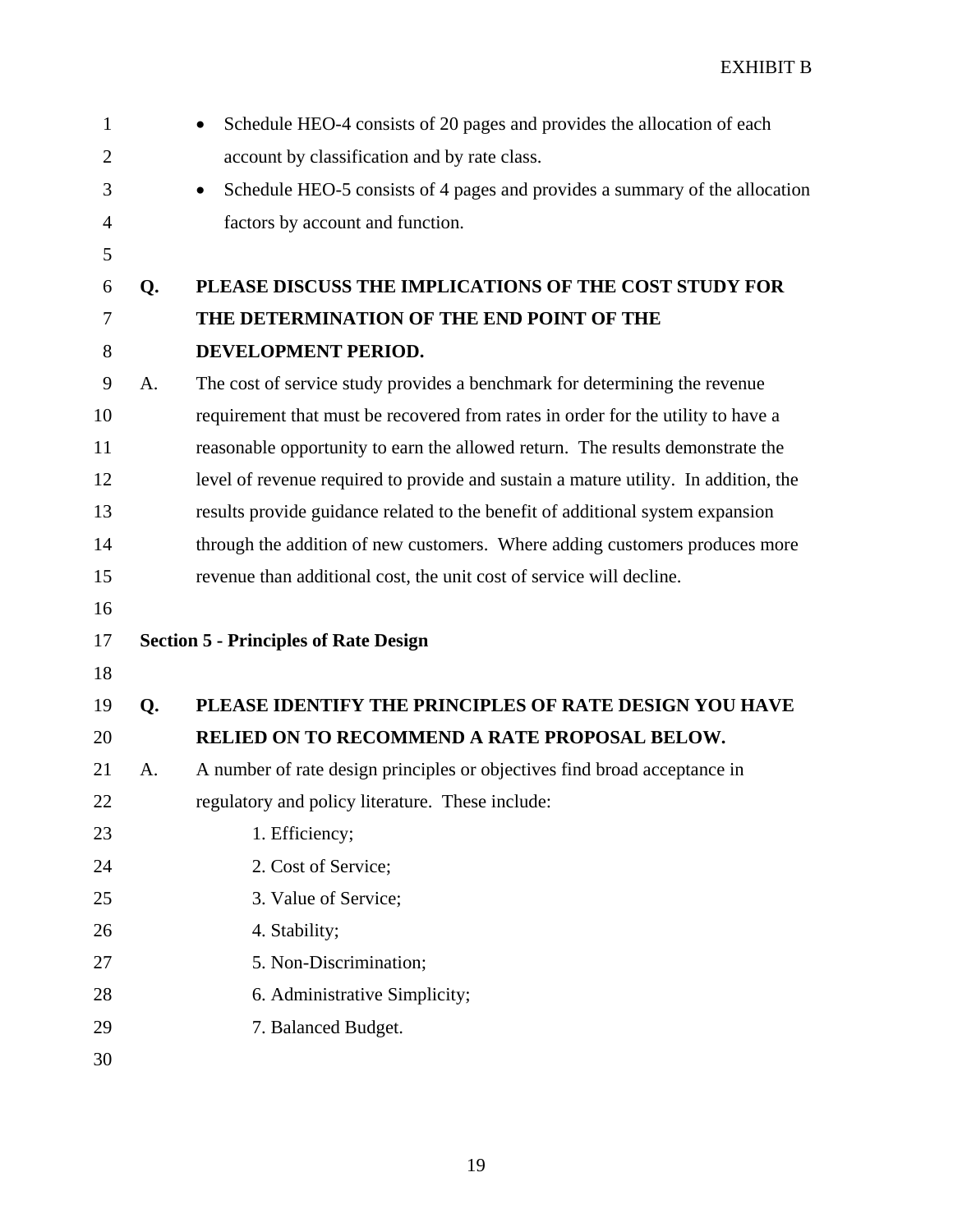1 These rate design principles draw heavily on the "Attributes of a Sound Rate 2 Structure" developed by James Bonbright in Principles of Public Utility Rates. 3 Each of these principles plays an important role in analyzing the rate designs 4 discussed in my testimony. To understand the role these principles play, the 5 following discusses each of the principles.

- 6
- 

#### 7 **Q. PLEASE DISCUSS THE PRINCIPLE OF EFFICIENCY.**

8 A. The principle of efficiency broadly incorporates both economic and technical 9 efficiency. As such, this principle has both a pricing dimension and an 10 engineering dimension. Economically efficient pricing promotes good decision-11 making by gas producers and consumers, fosters efficient expansion of delivery 12 capacity, results in efficient capital investment in customer facilities and 13 facilitates the efficient use of existing pipeline, storage and distribution resources. 14 The efficiency principle benefits stakeholders by creating outcomes for regulation 15 consistent with the long-run benefits of competition while permitting the 16 economies of scale consistent with the best cost of service. Technical efficiency 17 means that the development of the system is designed and constructed to meet the 18 design day requirements of customers using the most economic equipment and 19 technology consistent with design standards.

20

## 21 **Q. PLEASE DISCUSS THE COST OF SERVICE AND VALUE OF SERVICE**  22 **PRINCIPLES.**

23 A. These principles each relate to designing rates that recover the total revenue 24 requirement without causing inefficient choices by consumers. The cost of 25 service principle contrasts with the value of service principle when certain 26 transactions do not occur at price levels determined by embedded cost of service. 27 In essence, the value of service acts as a ceiling on prices. Where prices are set at 28 levels higher than the value of service, consumers will not purchase the service. 29

30 As previously noted, the calculation of a "true" cost of service is complicated by 31 the fact that for network industries like the natural gas distribution industry, the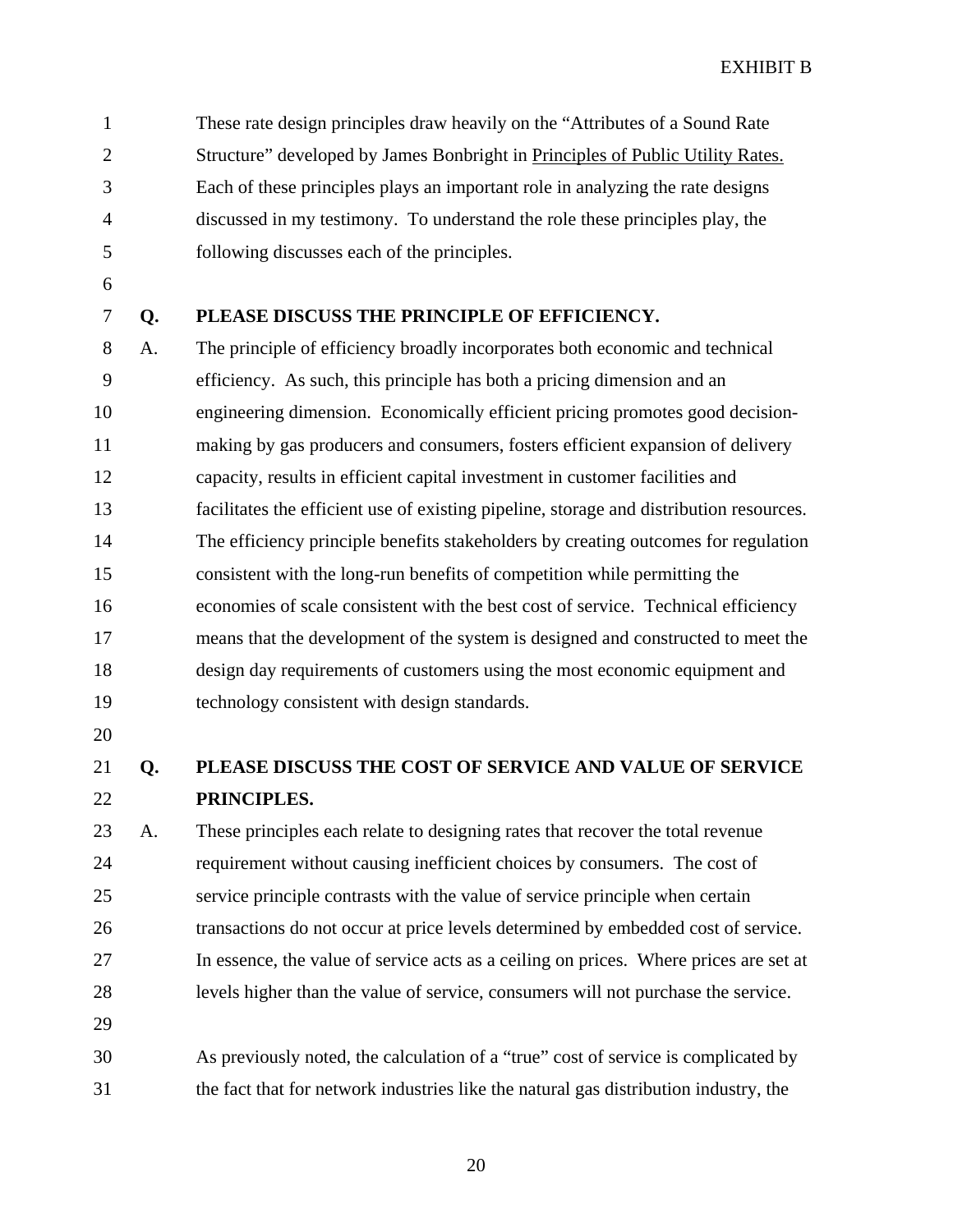1 provision of public utility service often involves joint and common costs which 2 must be allocated (rather than directly assigned) to specific customer classes or 3 rate schedules to develop a full cost of service study. While a good fully 4 distributed cost of service analysis can be performed using principles of cost 5 causation, informed judgment is nonetheless required to perform such a study. A 6 fully distributed cost of service study, properly reflecting cost causation principles 7 and employing sound methods, provides a reasonable tool for evaluating the 8 allocation of the total revenue requirement to customer classes (interclass 9 distribution) and within the customer classes (intraclass distribution). 10 Importantly, the cost allocation must also recognize the value of service ceiling. 11 This is particularly true for a greenfield operation where the maximum rate 12 applicable to a customer must be less than the cost of an alternative energy source 13 for providing the end use services from another energy source. Failure to set rates 14 below the value of service ceiling means that customers will elect to use other 15 energy sources to the detriment of all customers.

16

#### 17 **Q. PLEASE DISCUSS THE PRINCIPLE OF STABILITY.**

18 A. The principle of stability typically applies to customer rates. This principle 19 suggests that reasonably stable and predictable prices are important objectives of 20 a proper rate design. The stability principle also incorporates the concept of 21 gradualism in moving from one system of pricing to another. For example, under 22 this principle changing from one rate form to another may require several steps to 23 gradually transition to new rates in order to prevent customer rate shock that 24 would occur if the transition resulted in significant changes for large numbers of 25 customers. Of course, bills for heating customers and market commodity rates are 26 not stable because of weather and market volatility. This does not mean that such 27 rates violate the stability principle since the delivery service portion remains the 28 same regardless of the weather or the cost of gas. Under cost of service rates, it is 29 not unusual to reflect market fluctuations based on gas commodity costs although 30 some utilities have purchased gas adjustment mechanisms that smooth out market 31 fluctuations, thus sacrificing price efficiency for stability under a regulated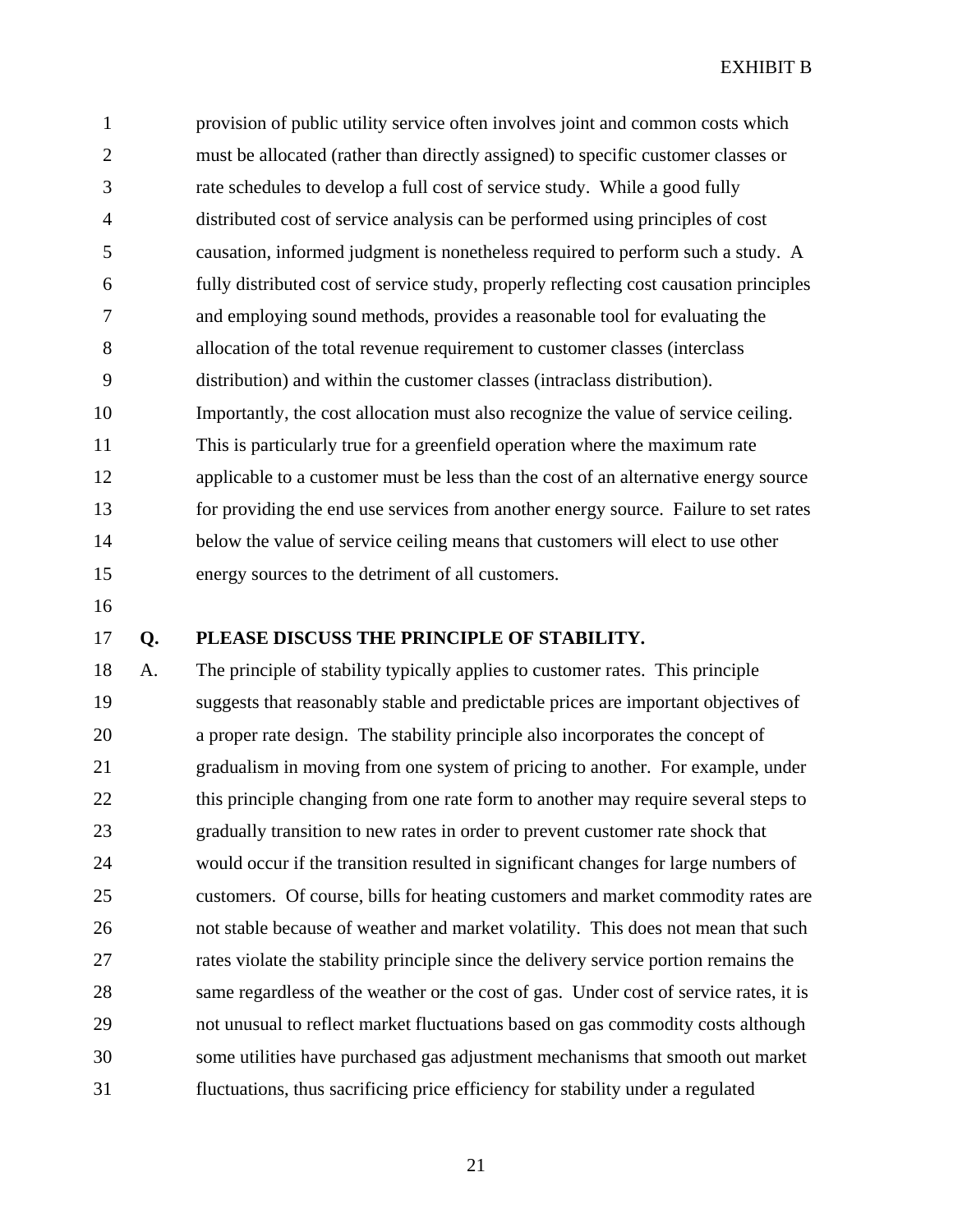| $\mathbf{1}$   |    | pricing process. Given the unbundled gas supply in New Brunswick, there is no         |
|----------------|----|---------------------------------------------------------------------------------------|
| $\overline{2}$ |    | issue related to stability.                                                           |
| 3              |    |                                                                                       |
| $\overline{4}$ | Q. | PLEASE DISCUSS THE CONCEPT OF NON-DISCRIMINATION.                                     |
| 5              | A. | The concept of non-discrimination requires prices designed to promote fairness        |
| 6              |    | and avoid undue discrimination. Fairness requires no undue subsidization either       |
| 7              |    | between customers in the same class or across different classes of customers. As      |
| 8              |    | noted above, there is a range of outcomes that may be reasonable on economic          |
| 9              |    | grounds- between marginal cost and SAC.                                               |
| 10             |    |                                                                                       |
| 11             |    | This principle recognizes that the ratemaking process requires discrimination         |
| 12             |    | where there are factors at work that cause the discrimination to be useful in         |
| 13             |    | accomplishing other objectives. For example, things like the location, type of        |
| 14             |    | meter and service, demand characteristics, size, and a variety of other               |
| 15             |    | considerations are often recognized in the design of utility rates to properly        |
| 16             |    | distribute the total cost of service to and within customer classes.                  |
| 17             |    |                                                                                       |
| 18             | Q. | PLEASE DISCUSS THE PRINCIPLE OF ADMINISTRATIVE                                        |
| 19             |    | SIMPLICITY.                                                                           |
| 20             | A. | The principle of administrative simplicity as it relates to rate design requires      |
| 21             |    | prices reasonably simple to administer and understand. This concept includes          |
| 22             |    | price transparency within the constraints of the ratemaking process. Prices are       |
| 23             |    | transparent when customers are able to reasonably calculate and predict bill levels   |
| 24             |    | and interpret details about the charges resulting from the application of the tariff. |
| 25             |    | The principle of simplicity also recognizes that different customer classes may       |
| 26             |    | have different tolerances for complexity. Thus, it is not unusual to have more        |
| 27             |    | complex rates for larger commercial and industrial classes because the more           |
| 28             |    | complex rates track costs better and the customers have more expertise to             |
| 29             |    | understand the rates.                                                                 |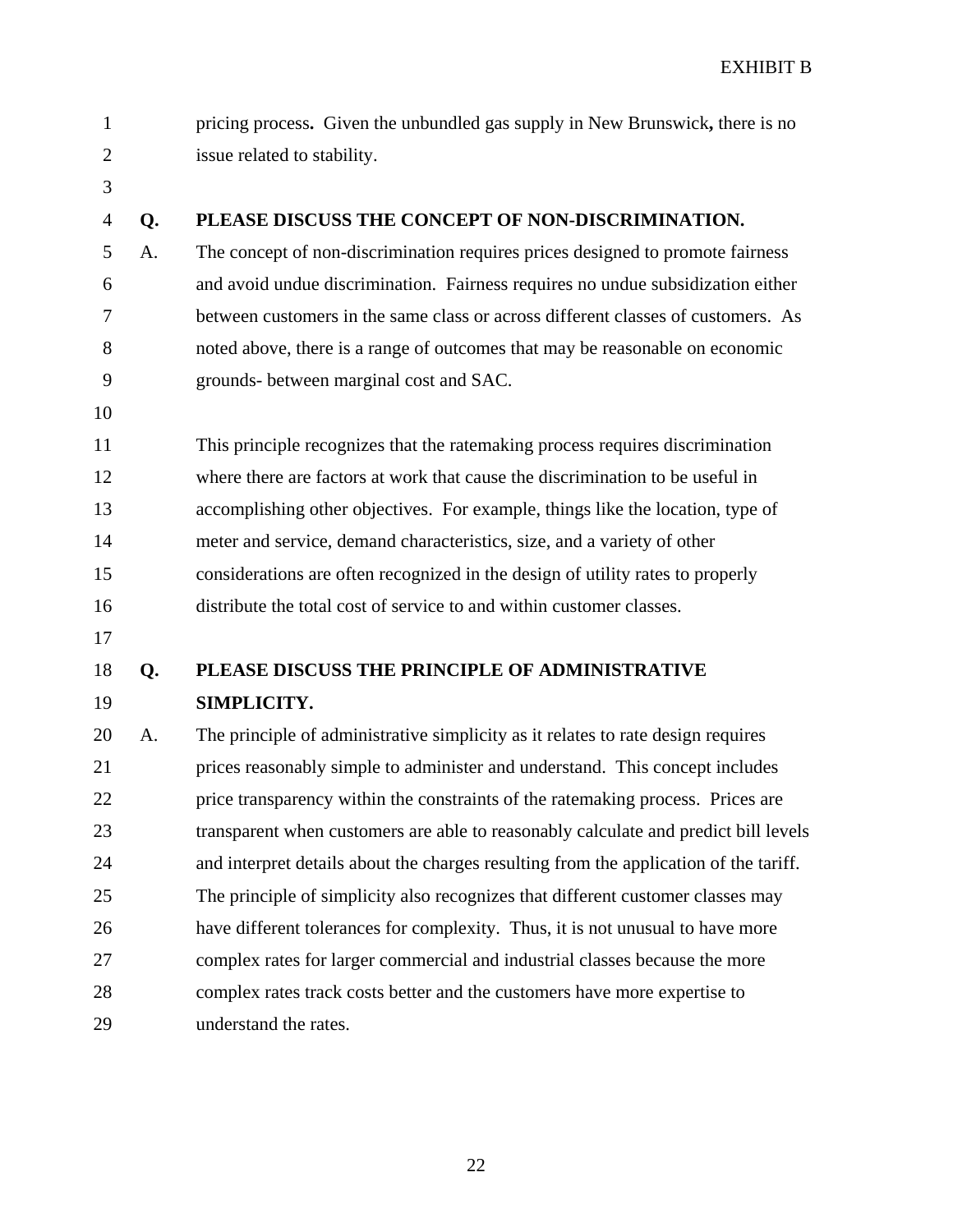#### 1

#### 2 **Q. PLEASE DISCUSS THE PRINCIPLE OF THE BALANCED BUDGET.**

3 A. Finally, there is the critical principle that rate design permits the utility a 4 reasonable opportunity to recover the allowed revenue requirement based on the 5 cost of service. Proper design of utility rates is a necessary condition to enable an 6 effective opportunity to recover the cost of providing service included in the 7 revenue requirement authorized by the regulatory authority. This principle is very 8 similar to the stability objective previously discussed from the perspective of 9 customer rates. Under the balanced budget principle, recognition is given to the 10 fact that rates are set prospectively. As previously noted, the first twelve months 11 of the new rates is referred to as the "Rate Effective Period". This principle 12 recognizes that the costs and revenues from a test period are intended to be an 13 estimate of the costs and revenues in the Rate Effective Period. It is incumbent on 14 the regulatory process to be assured that the rates provide a reasonable 15 opportunity to earn the allowed return in that Rate Effective Period. When rates 16 fail to meet this test, the rates are unreasonable.

17

# 18 **Q. AT TIMES, CAN THE OBJECTIVES EMBEDDED IN THESE**

#### 19 **PRINCIPLES COMPETE WITH EACH OTHER?**

20 A. Yes, like most principles that have broad application, these principles can 21 compete with each other. This competition, or tension, requires further judgment 22 to strike the right balance between the principles. Detailed evaluation of rate 23 design alternatives and rate design recommendations must recognize the potential 24 and actual competition between these principles. Indeed, Bonbright discusses this 25 tension in detail. Rate design recommendations must deal effectively with such 26 tension. For example, as noted above, there are tensions between cost and value 27 of service principles.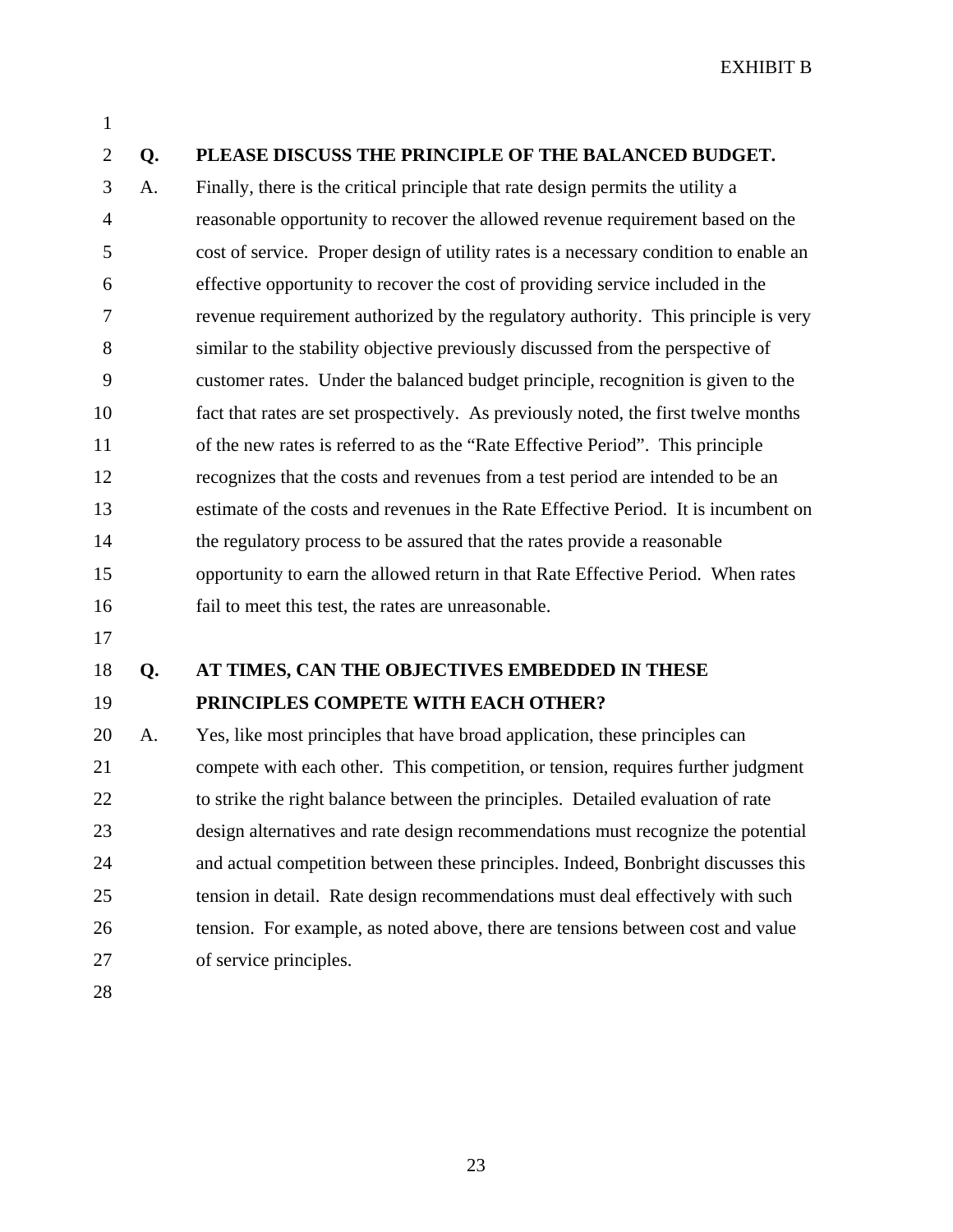## 1 **Q. PLEASE DESCRIBE THE CONFLICT BETWEEN MARGINAL COST**  2 **PRICE SIGNALS AND THE RECOVERY OF THE REVENUE**  3 **REQUIREMENT.**

4 A. The conflict between good price signals based on marginal cost and a balanced 5 budget or revenue recovery principle arises because marginal cost is below 6 average cost due to economies of scale. Where fixed delivery service costs do not 7 vary with volume of gas sales, marginal costs for delivery equal zero. Marginal 8 customer costs equal the additional cost of providing the entire delivery service to 9 the customer. Marginal cost tends to be either above or below average cost in 10 both the short run and the long run. This means that marginal cost-based pricing 11 will produce either too much or too little revenue to support the revenue 12 requirement. This suggests that efficient price signals may require a multi-part 13 tariff designed to meet the revenue requirements while sending marginal cost 14 price signals related to consumption decisions. Properly designed, a multi-part 15 tariff may include elements such as access charges, facilities charges, demand 16 charges, consumption charges and the potential for revenue credits. In the case of 17 a gas LDC, for residential and small general service customers the combination of 18 scale economies and class homogeneity permits the use of a single fixed annual 19 charge that meets all of the requirements for an efficient rate and recovers the 20 embedded cost revenue requirement as an additional rate option. For larger 21 customers, a combination of these elements permit good price signals and revenue 22 recovery; however, the tariff design becomes more difficult to structure and likely 23 will no longer meet the requirements of simplicity. Therefore, sacrificing some 24 economic efficiency for a customer class in order to maintain simplicity 25 represents a reasonable compromise. For larger customers the added complexity 26 of a demand charge is not a concern. Further, for the largest customers where 27 costs and load characteristics differ significantly, the cost of metering is customer 28 specific and each customer creates its own unique requirements for distribution 29 service based on factors such as distance from the city gate, pressure requirements 30 and contract demand.

31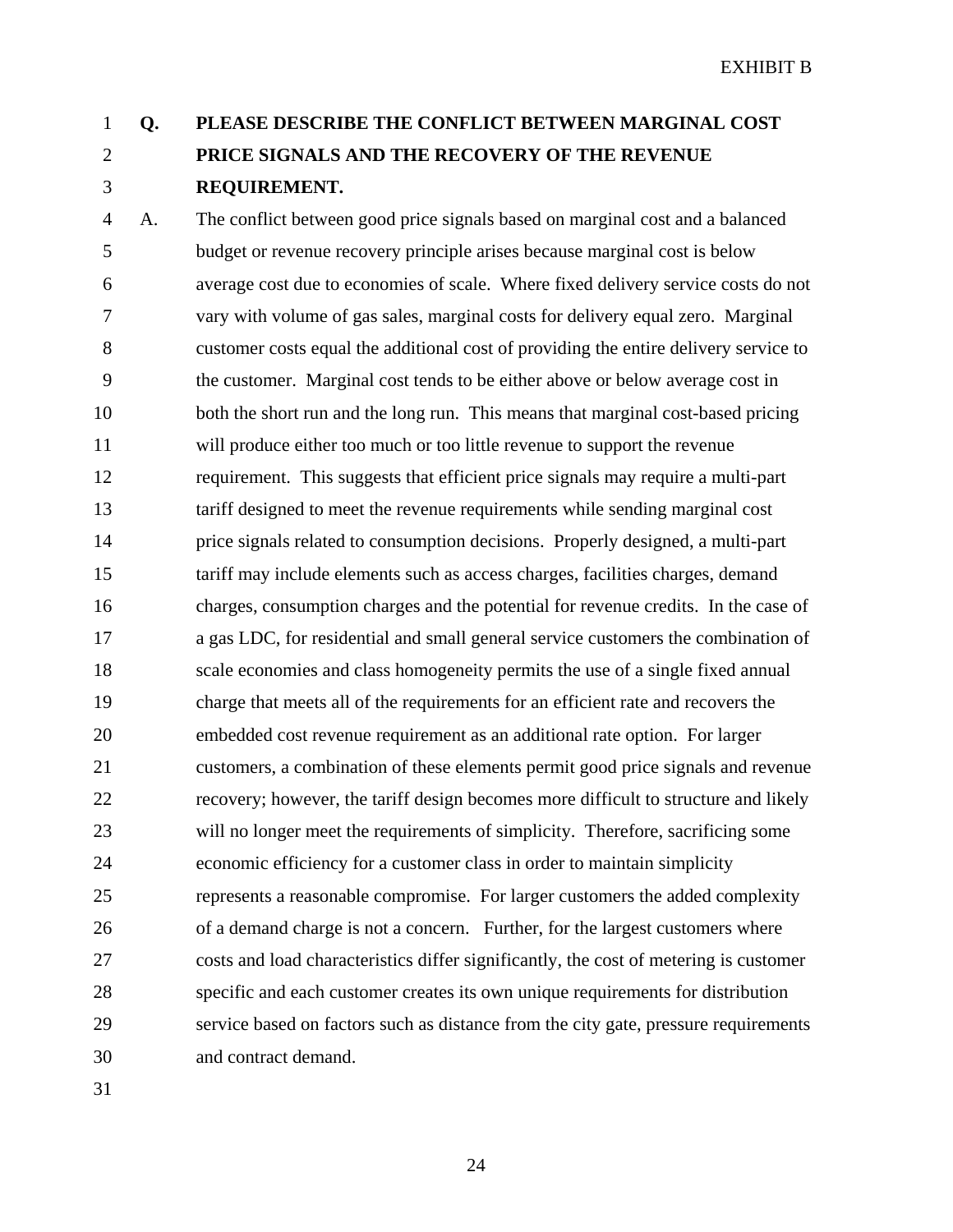| $\mathbf{1}$   | Q. | ARE THERE OTHER POTENTIAL CONFLICTS?                                                |
|----------------|----|-------------------------------------------------------------------------------------|
| $\overline{2}$ | A. | Yes. There are potential conflicts between simplicity and non-discrimination and    |
| 3              |    | between value of service and non-discrimination. Simple rates for classes that are  |
| 4              |    | not homogeneous often result in intraclass subsidies because of different load      |
| 5              |    | characteristics and facility requirements. Other potential conflicts arise where    |
| 6              |    | utilities face unique circumstances that must be considered as part of the rate     |
| 7              |    | design process.                                                                     |
| 8              |    |                                                                                     |
| 9              | Q. | <b>HOW ARE THESE PRINCIPLES TRANSLATED INTO THE DESIGN OF</b>                       |
| 10             |    | <b>GAS DISTRIBUTION RATES?</b>                                                      |
| 11             | A. | The process of developing rates within the context of these principles and          |
| 12             |    | conflicts requires a detailed understanding of all the factors that impact rate     |
| 13             |    | design. These factors include:                                                      |
| 14             |    | 1. System cost characteristics such as the embedded customer,                       |
| 15             |    | demand and commodity related costs by type of service;                              |
| 16             |    | 2. Customer load characteristics such as peak demand, load factor,                  |
| 17             |    | seasonality of loads, and quality of service;                                       |
| 18             |    | Market considerations such as elasticity of demand, competitive<br>3.               |
| 19             |    | fuel prices, end-use load characteristics and bypass alternatives                   |
| 20             |    | related to alternate fuels in the case of EGNB; and                                 |
| 21             |    | Other considerations such as the value of service ceiling/marginal<br>4.            |
| 22             |    | cost floor, unique customer requirements, areas of under-utilized                   |
| 23             |    | facilities, opportunities to offer new services and the status of                   |
| 24             |    | competitive market development.                                                     |
| 25             |    |                                                                                     |
| 26             |    | In addition, the development of rates must consider existing rates and the          |
| 27             |    | customer impact of modifications to the rates.                                      |
| 28             |    |                                                                                     |
| 29             |    | In each case, a rate design seeks to recover the authorized level of revenue based  |
| 30             |    | on the actual billing determinants occurring during the test period used to develop |
| 31             |    | the rates.                                                                          |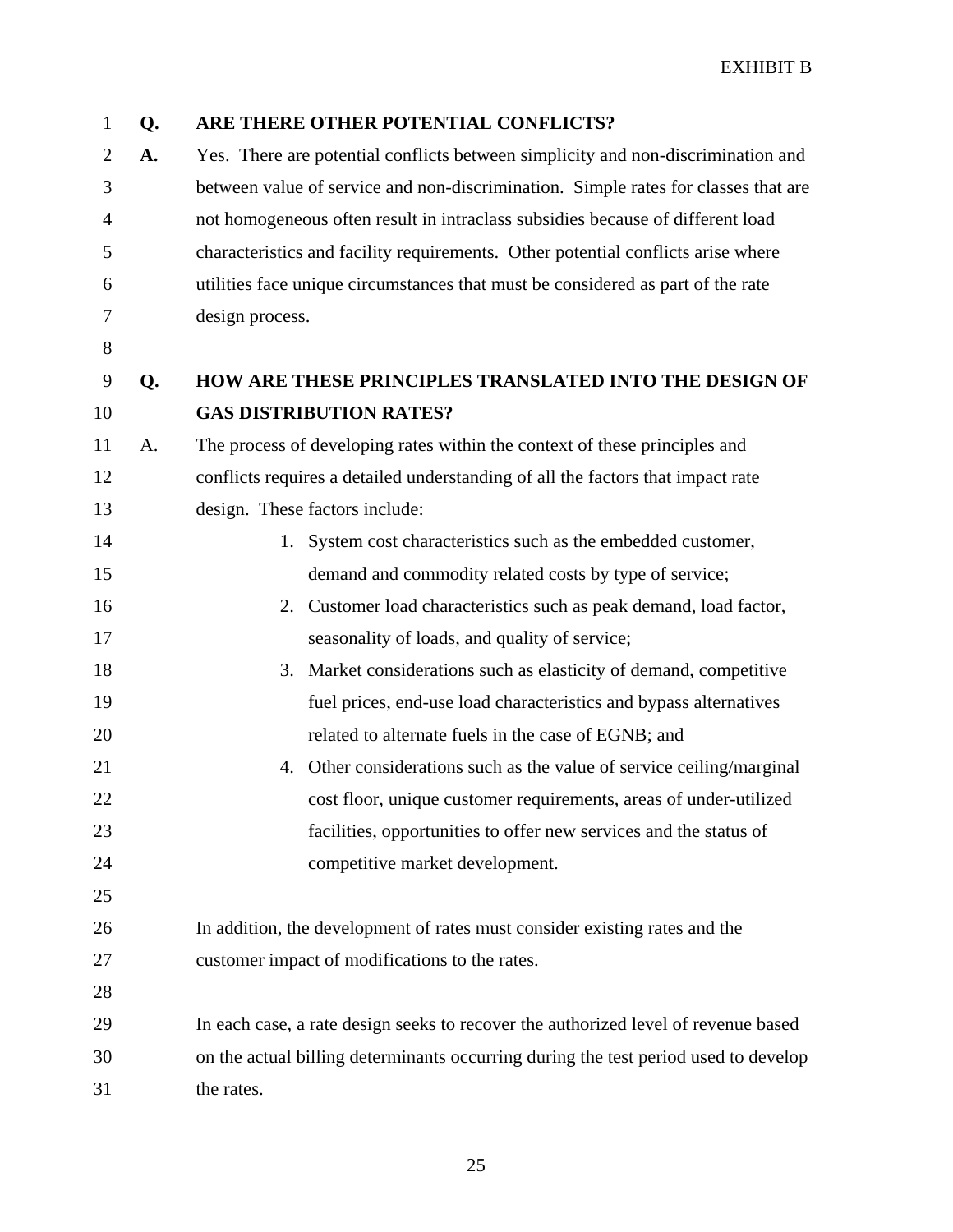| $\mathbf{1}$   |                                                                 |                                                                                    |  |
|----------------|-----------------------------------------------------------------|------------------------------------------------------------------------------------|--|
| $\overline{2}$ | <b>Section 6 - Rate Design for the Proposed Service Classes</b> |                                                                                    |  |
| 3              |                                                                 |                                                                                    |  |
| $\overline{4}$ | Q.                                                              | PLEASE DESCRIBE THE EXISITNG EGNB RATES.                                           |  |
| 5              | A.                                                              | Currently, EGNB has the following rate schedules:                                  |  |
| 6              |                                                                 | Small General Service Residential Electric (SGSRE)<br>1.                           |  |
| 7              |                                                                 | Small General Service Residential Oil (SGSRO)<br>2.                                |  |
| 8              |                                                                 | Small General Service Commercial (SGSC)<br>3.                                      |  |
| 9              |                                                                 | General Service (GS)<br>4.                                                         |  |
| 10             |                                                                 | <b>Contract General Service (CGS)</b><br>5.                                        |  |
| 11             |                                                                 | Contract Large General Service LFO (CLGS-LFO)<br>6.                                |  |
| 12             |                                                                 | Contract Large General Service HFO (CLGS-HFO)<br>7.                                |  |
| 13             |                                                                 | Off Peak Service (OPS)<br>8.                                                       |  |
| 14             |                                                                 | 9. Contract Large Volume Off Peak Service (CLVOPS)                                 |  |
| 15             |                                                                 | 10. Natural Gas Vehicle Fueling (NGVF)                                             |  |
| 16             |                                                                 | For the various schedules applicable to smaller customers, the schedules consist   |  |
| 17             |                                                                 | of a Monthly Distribution Customer Charge and a flat Monthly Distribution          |  |
| 18             |                                                                 | Delivery Charge that is a volumetric charge per GJ. The contract service rates     |  |
| 19             |                                                                 | consist of a two part Monthly Distribution Delivery Charge, with a demand          |  |
| 20             |                                                                 | charge per GJ of the greater of contract demand or the actual billing demand and a |  |
| 21             |                                                                 | flat charge per GJ for delivered volumes. Rate CLGS-LFO has a declining block      |  |
| 22             |                                                                 | charge per GJ for delivered volumes.                                               |  |
| 23             |                                                                 |                                                                                    |  |
| 24             | Q.                                                              | PLEASE DESCRIBE THE PROPOSED NEW RATE CLASSES.                                     |  |
| 25             | A.                                                              | The proposed new rate classes consist of the following:                            |  |
| 26             |                                                                 | Small General Service (SGS)<br>1.                                                  |  |
| 27             |                                                                 | Mid General Service (MGS)<br>2.                                                    |  |
| 28             |                                                                 | Large General Service (LGS)<br>3.                                                  |  |
| 29             |                                                                 | Contract General Service (CGS)<br>4.                                               |  |
| 30             |                                                                 | 5.<br>Industrial Contract General Service (ICGS)                                   |  |
| 31             |                                                                 | Off Peak Service (OPS).<br>6.                                                      |  |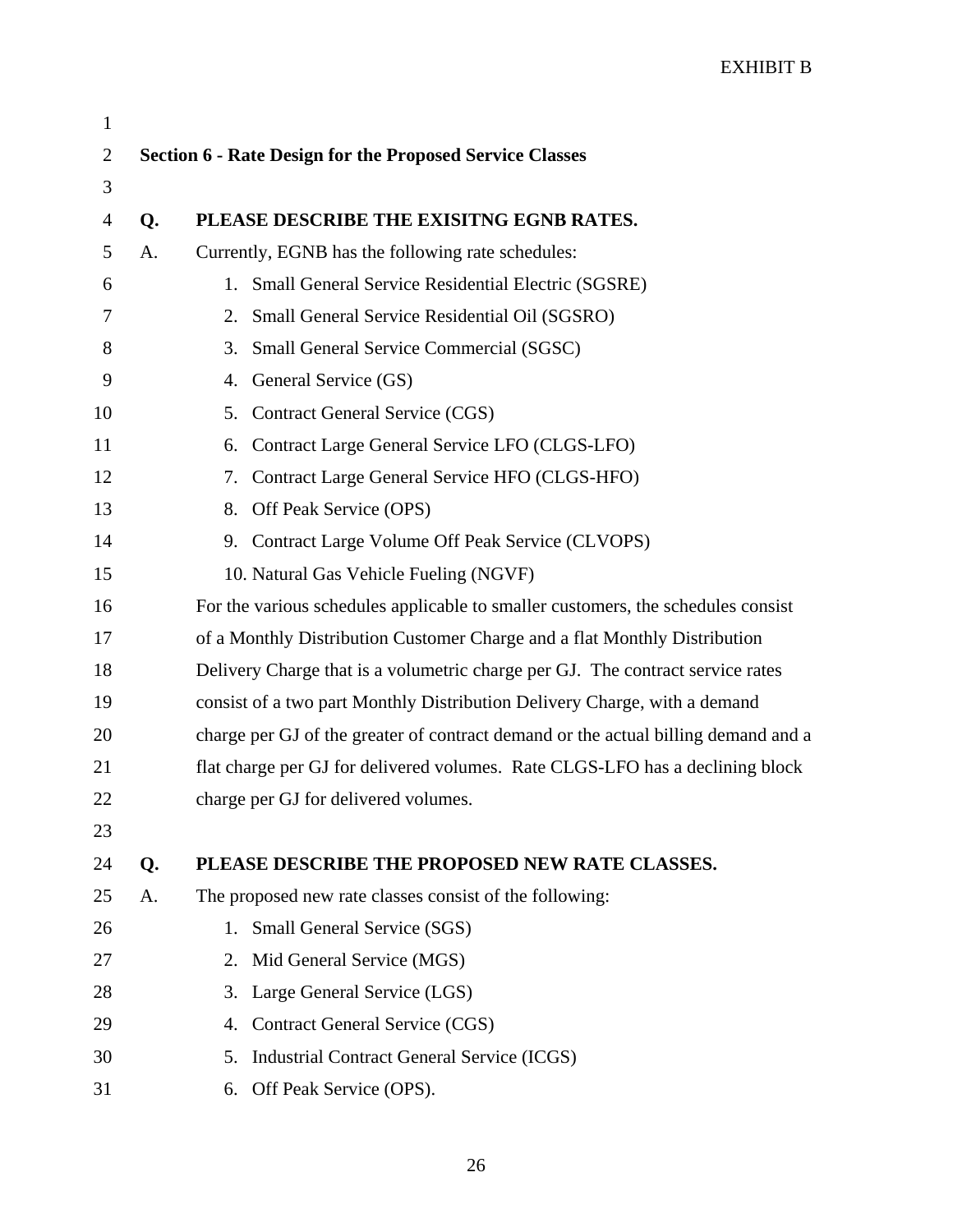1

## 2 **Q. HOW DO UTILITIES DETERMINE THE NUMBER AND TYPE OF**  3 **RATE CLASSES?**

4 A. The determination of rate classes may be accomplished in a variety of ways. 5 Classes may be determined based on customer end use characteristics such as 6 residential, commercial and industrial. Rate classes are designed to group 7 customers together so that the groups are relatively homogeneous in terms of load 8 characteristics and methods of taking service. This is of particular concern where 9 rates must be relatively simple since such rates cannot track variations in costs 10 within rate schedules with limited rate components. In determining the rate 11 classes for EGNB, the process focused on the fundamental principles of class 12 homogeneity in terms of load characteristics and the method of taking service (the 13 size and type of delivery facilities).

14

## 15 **Q. PLEASE DESCRIBE THE DETERMINATION OF THE PROPOSED**  16 **RATE CLASSES.**

17 A. By grouping homogeneous customers together, the proposed rate classes provide 18 a reasonable basis for cost determination. The SGS rate includes the former 19 residential rates as well as the smallest general service customers. The SGS 20 customers have similar load characteristics based on the end use of gas behind the 21 meter and are served using similar facilities. The other rate classes are delineated 22 by customer size based on peak month usage as a proxy for design day demand, 23 and recognize that customer size is a significant element in the determination of 24 the cost to serve customers and the impact of scale economies. The following 25 table summarizes the classification for each class.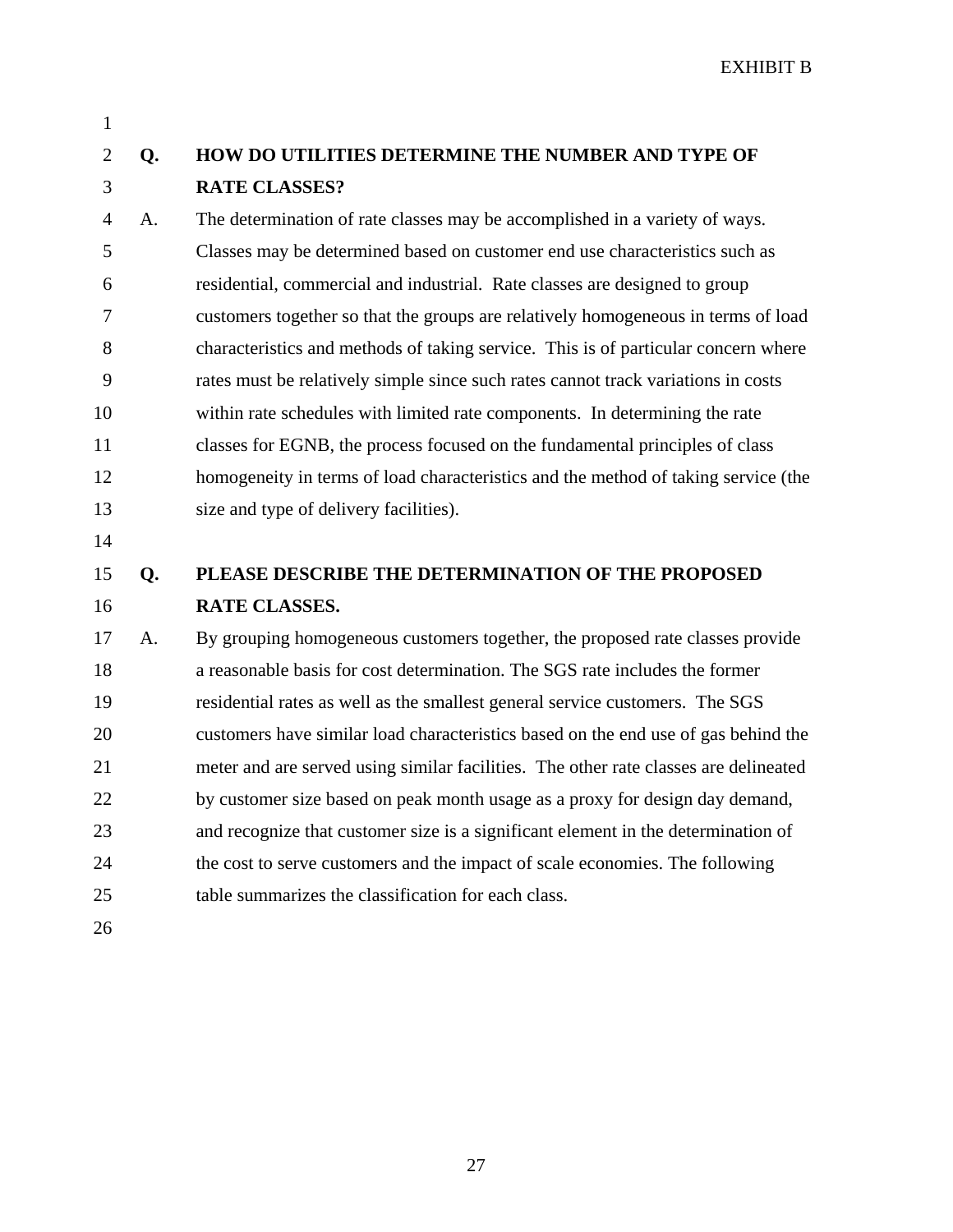| ×<br>۰,<br>I     |  |
|------------------|--|
| I<br>i<br>I<br>٦ |  |

3

1 Table 1 Rate Classification Based on Size

| <b>Rate Class</b> | Minimum Size    | Maximum Size          |
|-------------------|-----------------|-----------------------|
|                   | Peak Month Use  | Peak Month Use        |
| <b>SGS</b>        | None            | Less than 60 GJ       |
| <b>MGS</b>        | $60 \text{ GJ}$ | Less than 250 GJ      |
| <b>LGS</b>        | 250 GJ          | None                  |
| CGS               | 1,000 GJ        | Less than $10,000$ GJ |
| <b>ICGS</b>       | 10,000 GJ       | None                  |

4 Rates SGS, MGS, LGS and OPS consist of a customer charge and, with the 5 exception of SGS, a declining block rate charge, and as such require more 6 homogeneity within the class to track intraclass costs. The other rates have a 7 contract demand charge and a declining block rate charge. The declining block 8 rate charge recognizes the scale economies associated with delivery service. As 9 with any new rate designs, it may be necessary to incorporate other features such 10 as additional rate blocks, graduated customer charges and potentially other rate 11 designs to track costs more precisely as the utility becomes a mature utility. 12 Specifically, it is proposed that the LGS rate class have at least two different 13 customer charges based on meter type and size to reflect the cost of service. A 14 seasonally differentiated tail block for the non-heating season to adequately track 15 costs for high load factor customers in the class is also proposed for the LGS rate 16 class. Finalizing these types of determinations will be part of the cost of service/ 17 rate design process for a mature utility and the transition away from the 18 Development Period.

19

#### 20 **Q. DOES USING SIZE AS THE BASIS FOR RATE CLASSES CREATE AN**  21 **ISSUE RELATIVE TO THE CROSSING POINTS AMONG THE RATES?**

22 A. Yes. Using size to determine the rate applicable to customers creates an issue for 23 customers whose usage is near a breakpoint in the rates. For this reason, it is 24 useful to define rate provisions so that customers do not switch between rate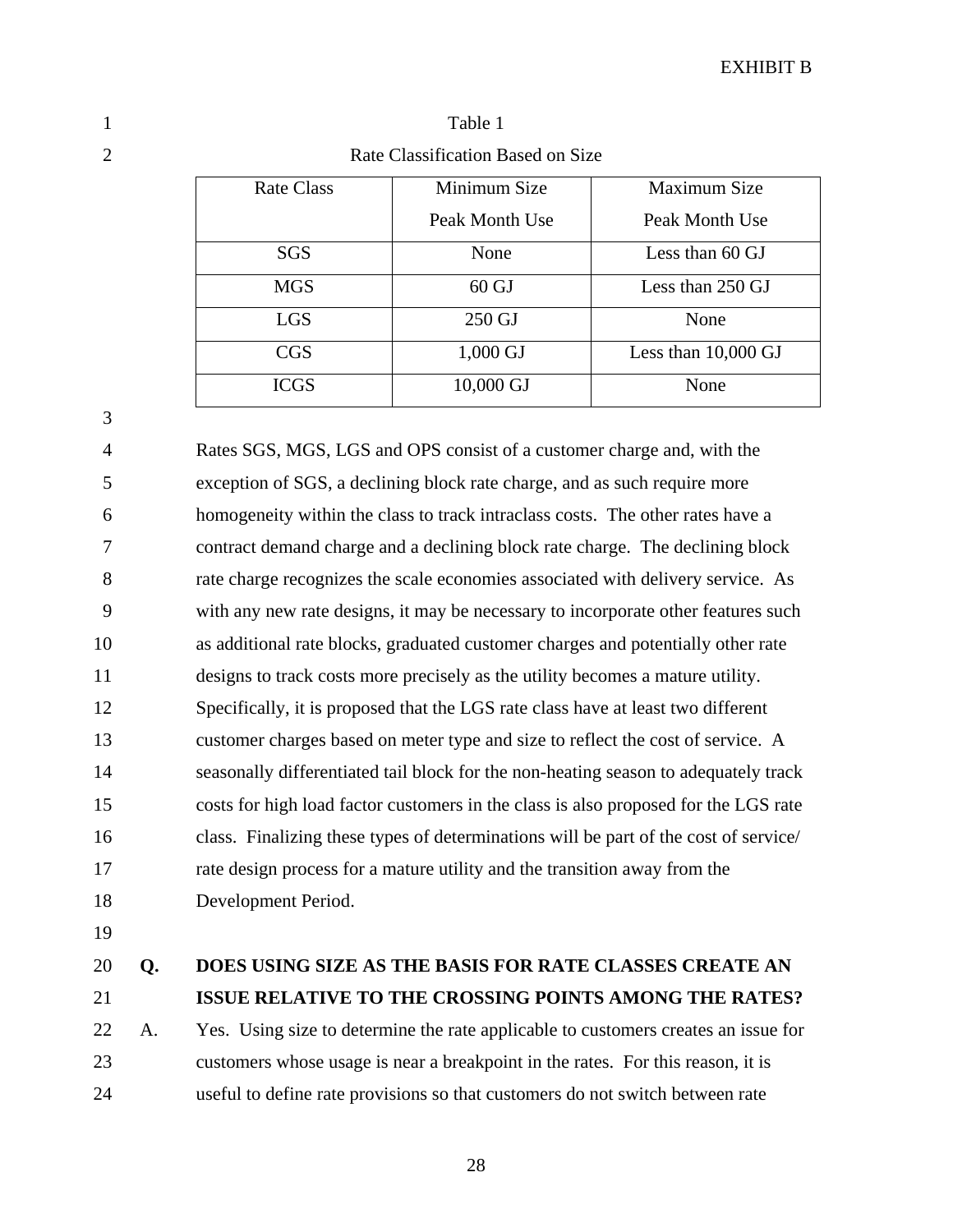1 schedules when there is a short term benefit of doing so. For example, a customer 2 with one or two winter months when the temperature is colder than normal may 3 exceed 60 GJ and thus would be eligible for the MGS rate. However, the MGS 4 rate would not be the proper rate for the customer except in cold winter months. 5 The solution to this type of issue is to require a 12 month term of service for any 6 rate schedule to prevent rate shopping by customers. In addition, the use of 7 minimum bills also prevents customers from shifting to a different rate without 8 class load characteristics reflective of that rate. Minimum bills may be more than 9 the customer charge. For example, the LGS minimum bill might be the customer 10 charge plus 10 GJ of consumption each month of the year or possibly during the 11 winter months of December through March. This would assure that only large 12 customers would use this rate schedule. By using a term of service and a 13 minimum bill, issues related to the crossing points are resolved.

- 14
- 

## 15 **Q. HAVE YOU DEVELOPED PROTOTYPE RATES BASED ON THE COST**  16 **OF SERVICE STUDY AS EXAMPLES OF RATE OPTIONS?**

17 A. No. At this time, there is no proposal to move from market based rates. The final 18 design and costing of the first cost of service rates will depend on many factors 19 that should be reviewed at the time of transition, rather than in the abstract, when 20 significant changes may occur in the elements of the rates and levels of costs 21 based on a variety of factors during the Development Period. Rather, we have 22 provided a summary of the average cost per GJ for delivery service based on cost 23 of service revenue requirements less other revenues to illustrate the approximate 24 magnitude of rates resulting from strict adherence to the cost study. Schedule 25 HEO-6 provides this information.

26

#### 27 **Q. HOW SHOULD THESE RATES BE USED?**

28 A. These rates should be the basis of a comparison of cost of service plus expected 29 gas costs to alternate fuel prices for determining if the cost of service is 30 sustainable over the long term. Based on the results of the cost study and the unit 31 costs to be recovered under cost based rates, it is reasonable to conclude that such